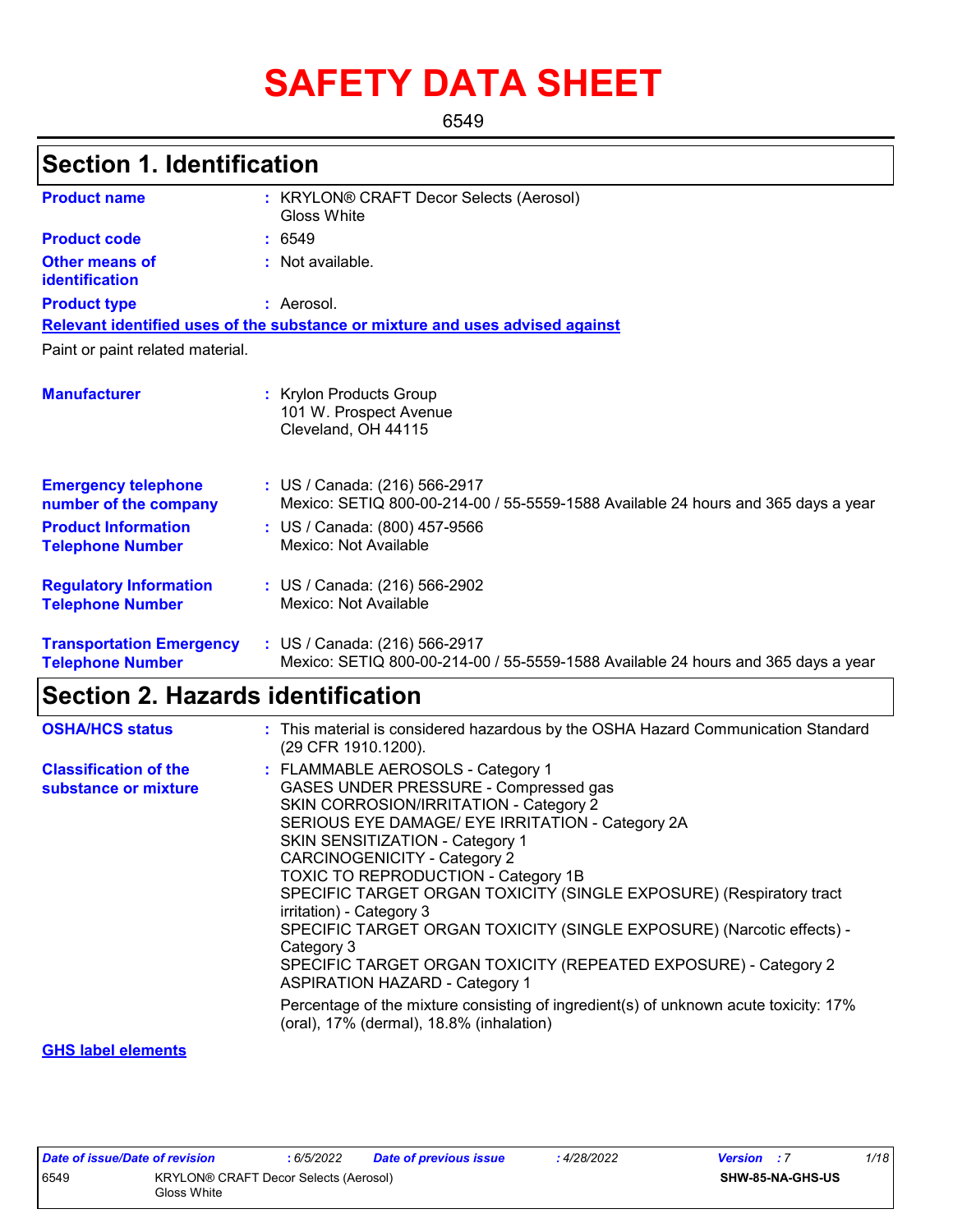## **Section 2. Hazards identification**

| <b>Hazard pictograms</b>                   |                                                                                                                                                                                                                                                                                                                                                                                                                                                                                                                                                                                                                                                                                                             |
|--------------------------------------------|-------------------------------------------------------------------------------------------------------------------------------------------------------------------------------------------------------------------------------------------------------------------------------------------------------------------------------------------------------------------------------------------------------------------------------------------------------------------------------------------------------------------------------------------------------------------------------------------------------------------------------------------------------------------------------------------------------------|
| <b>Signal word</b>                         | : Danger                                                                                                                                                                                                                                                                                                                                                                                                                                                                                                                                                                                                                                                                                                    |
| <b>Hazard statements</b>                   | : Extremely flammable aerosol.<br>Contains gas under pressure; may explode if heated.<br>May be fatal if swallowed and enters airways.<br>Causes skin irritation.<br>May cause an allergic skin reaction.<br>Causes serious eye irritation.<br>May cause respiratory irritation.<br>May cause drowsiness or dizziness.<br>Suspected of causing cancer.<br>May damage fertility or the unborn child.<br>May cause damage to organs through prolonged or repeated exposure.                                                                                                                                                                                                                                   |
| <b>Precautionary statements</b>            |                                                                                                                                                                                                                                                                                                                                                                                                                                                                                                                                                                                                                                                                                                             |
| <b>General</b>                             | : Read label before use. Keep out of reach of children. If medical advice is needed,<br>have product container or label at hand.                                                                                                                                                                                                                                                                                                                                                                                                                                                                                                                                                                            |
| <b>Prevention</b>                          | : Obtain special instructions before use. Do not handle until all safety precautions have<br>been read and understood. Wear protective gloves, protective clothing and eye or face<br>protection. Keep away from heat, hot surfaces, sparks, open flames and other ignition<br>sources. No smoking. Do not spray on an open flame or other ignition source. Use<br>only outdoors or in a well-ventilated area. Do not breathe dust or mist. Wash<br>thoroughly after handling. Contaminated work clothing must not be allowed out of the<br>workplace. Pressurized container: Do not pierce or burn, even after use.                                                                                        |
| <b>Response</b>                            | : IF exposed or concerned: Get medical advice or attention. IF INHALED: Remove<br>person to fresh air and keep comfortable for breathing. Call a POISON CENTER or<br>doctor if you feel unwell. IF SWALLOWED: Immediately call a POISON CENTER or<br>doctor. Do NOT induce vomiting. Take off contaminated clothing and wash it before<br>reuse. Wash contaminated clothing before reuse. IF ON SKIN: Wash with plenty of<br>water. If skin irritation or rash occurs: Get medical advice or attention. IF IN EYES:<br>Rinse cautiously with water for several minutes. Remove contact lenses, if present and<br>easy to do. Continue rinsing. If eye irritation persists: Get medical advice or attention. |
| <b>Storage</b>                             | : Store locked up. Protect from sunlight. Do not expose to temperatures exceeding 50<br>°C/122 °F. Store in a well-ventilated place. Keep container tightly closed.                                                                                                                                                                                                                                                                                                                                                                                                                                                                                                                                         |
| <b>Disposal</b>                            | : Dispose of contents and container in accordance with all local, regional, national and<br>international regulations.                                                                                                                                                                                                                                                                                                                                                                                                                                                                                                                                                                                      |
| <b>Supplemental label</b><br>elements      | DELAYED EFFECTS FROM LONG TERM OVEREXPOSURE. Contains solvents which<br>can cause permanent brain and nervous system damage. Intentional misuse by<br>deliberately concentrating and inhaling the contents can be harmful or fatal. WARNING:<br>This product contains chemicals known to the State of California to cause cancer and<br>birth defects or other reproductive harm.<br>Please refer to the SDS for additional information. Keep out of reach of children. Keep<br>upright in a cool, dry place. Do not discard empty can in trash compactor.                                                                                                                                                  |
| <b>Hazards not otherwise</b><br>classified | : DANGER: Rags, steel wool, other waste soaked with this product, and sanding residue<br>may spontaneously catch fire if improperly discarded. Immediately place rags, steel<br>wool, other waste soaked with this product, and sanding residue in a sealed, water-filled,<br>metal container. Dispose of in accordance with local fire regulations.                                                                                                                                                                                                                                                                                                                                                        |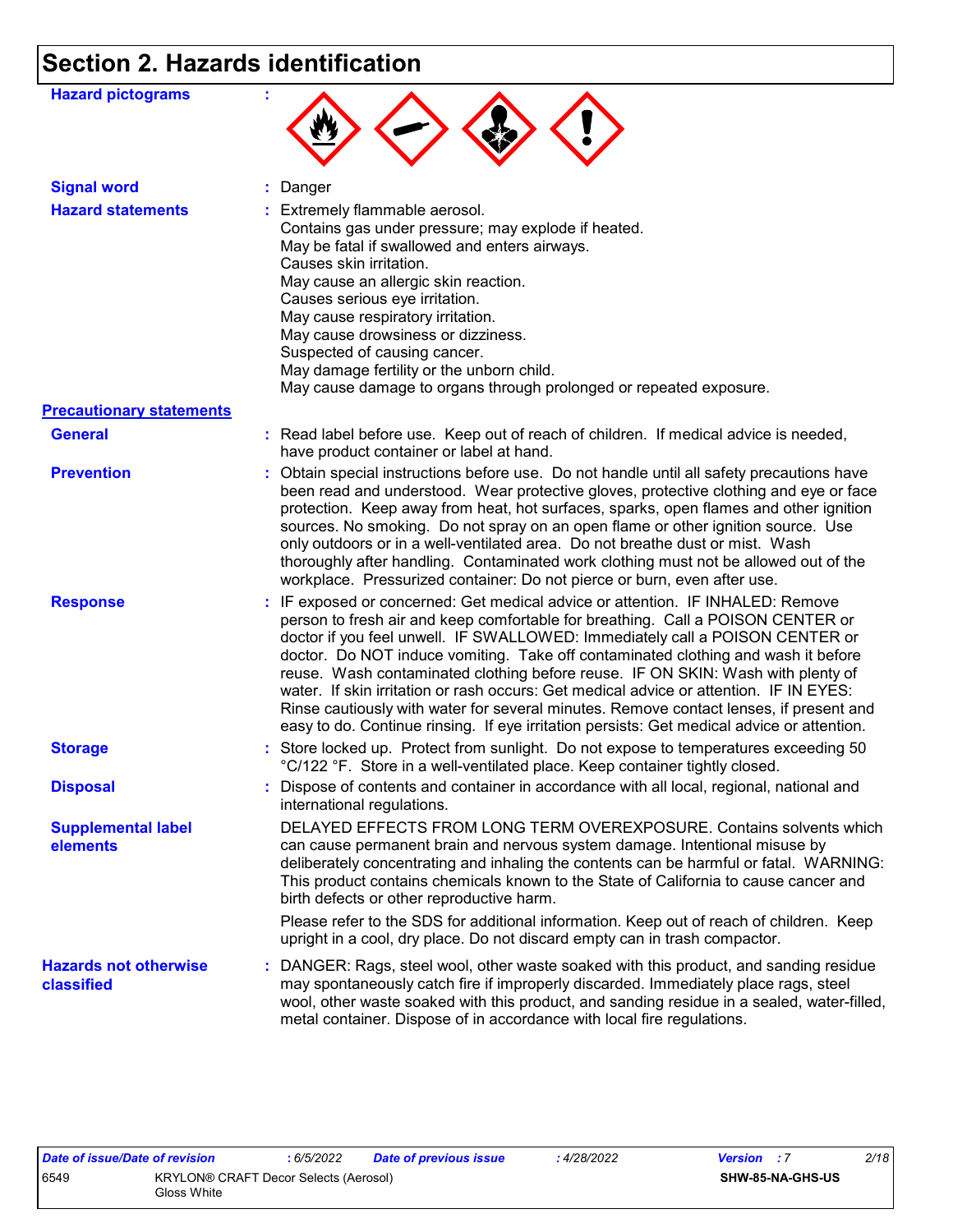### **Section 3. Composition/information on ingredients**

#### **Substance/mixture**

- **:** Mixture
- **Other means of identification**
- 
- **:** Not available.

#### **CAS number/other identifiers**

| <b>Ingredient name</b>               | % by weight | <b>CAS number</b> |
|--------------------------------------|-------------|-------------------|
| l Acetone                            | l≥25 - ≤50  | 67-64-1           |
| Propane                              | l≥10 - ≤25  | 74-98-6           |
| n-Butyl Acetate                      | l≥10 - ≤25  | 123-86-4          |
| Butane                               | l≤10        | 106-97-8          |
| Titanium Dioxide                     | l≤10        | 13463-67-7        |
| 2-Propoxyethanol                     | ՝≤3         | 2807-30-9         |
| Zirconium 2-Ethylhexanoate           | l≤0.3       | 22464-99-9        |
| Methyl Ethyl Ketoxime                | l≤0.3       | 96-29-7           |
| Light Aromatic Hydrocarbons          | l≤0.3       | 64742-95-6        |
| Hydrotreated Heavy Petroleum Naphtha | l≤0.3       | 64742-48-9        |
| Cobalt 2-Ethylhexanoate              | l≤0.3       | 136-52-7          |

Any concentration shown as a range is to protect confidentiality or is due to batch variation.

**There are no additional ingredients present which, within the current knowledge of the supplier and in the concentrations applicable, are classified and hence require reporting in this section.**

**Occupational exposure limits, if available, are listed in Section 8.**

### **Section 4. First aid measures**

#### **Description of necessary first aid measures**

**Potential acute health effects**

| <b>Eye contact</b>                                 | : Immediately flush eyes with plenty of water, occasionally lifting the upper and lower<br>eyelids. Check for and remove any contact lenses. Continue to rinse for at least 10<br>minutes. Get medical attention.                                                                                                                                                                                                                                                                                                                                                                                                                                                                                                                                       |  |
|----------------------------------------------------|---------------------------------------------------------------------------------------------------------------------------------------------------------------------------------------------------------------------------------------------------------------------------------------------------------------------------------------------------------------------------------------------------------------------------------------------------------------------------------------------------------------------------------------------------------------------------------------------------------------------------------------------------------------------------------------------------------------------------------------------------------|--|
| <b>Inhalation</b>                                  | : Remove victim to fresh air and keep at rest in a position comfortable for breathing. If it<br>is suspected that fumes are still present, the rescuer should wear an appropriate mask<br>or self-contained breathing apparatus. If not breathing, if breathing is irregular or if<br>respiratory arrest occurs, provide artificial respiration or oxygen by trained personnel. It<br>may be dangerous to the person providing aid to give mouth-to-mouth resuscitation.<br>Get medical attention. If necessary, call a poison center or physician. If unconscious,<br>place in recovery position and get medical attention immediately. Maintain an open<br>airway. Loosen tight clothing such as a collar, tie, belt or waistband.                    |  |
| <b>Skin contact</b>                                | : Wash with plenty of soap and water. Remove contaminated clothing and shoes. Wash<br>contaminated clothing thoroughly with water before removing it, or wear gloves.<br>Continue to rinse for at least 10 minutes. Get medical attention. In the event of any<br>complaints or symptoms, avoid further exposure. Wash clothing before reuse. Clean<br>shoes thoroughly before reuse.                                                                                                                                                                                                                                                                                                                                                                   |  |
| <b>Ingestion</b>                                   | : Get medical attention immediately. Call a poison center or physician. Wash out mouth<br>with water. Remove dentures if any. If material has been swallowed and the exposed<br>person is conscious, give small quantities of water to drink. Stop if the exposed person<br>feels sick as vomiting may be dangerous. Aspiration hazard if swallowed. Can enter<br>lungs and cause damage. Do not induce vomiting. If vomiting occurs, the head should<br>be kept low so that vomit does not enter the lungs. Never give anything by mouth to an<br>unconscious person. If unconscious, place in recovery position and get medical<br>attention immediately. Maintain an open airway. Loosen tight clothing such as a collar,<br>tie, belt or waistband. |  |
| Most important symptoms/effects, acute and delayed |                                                                                                                                                                                                                                                                                                                                                                                                                                                                                                                                                                                                                                                                                                                                                         |  |

| Eye contact                    |                                                             |            | : Causes serious eye irritation. |             |                         |      |
|--------------------------------|-------------------------------------------------------------|------------|----------------------------------|-------------|-------------------------|------|
| Date of issue/Date of revision |                                                             | : 6/5/2022 | <b>Date of previous issue</b>    | : 4/28/2022 | <b>Version</b> : 7      | 3/18 |
| 6549                           | <b>KRYLON® CRAFT Decor Selects (Aerosol)</b><br>Gloss White |            |                                  |             | <b>SHW-85-NA-GHS-US</b> |      |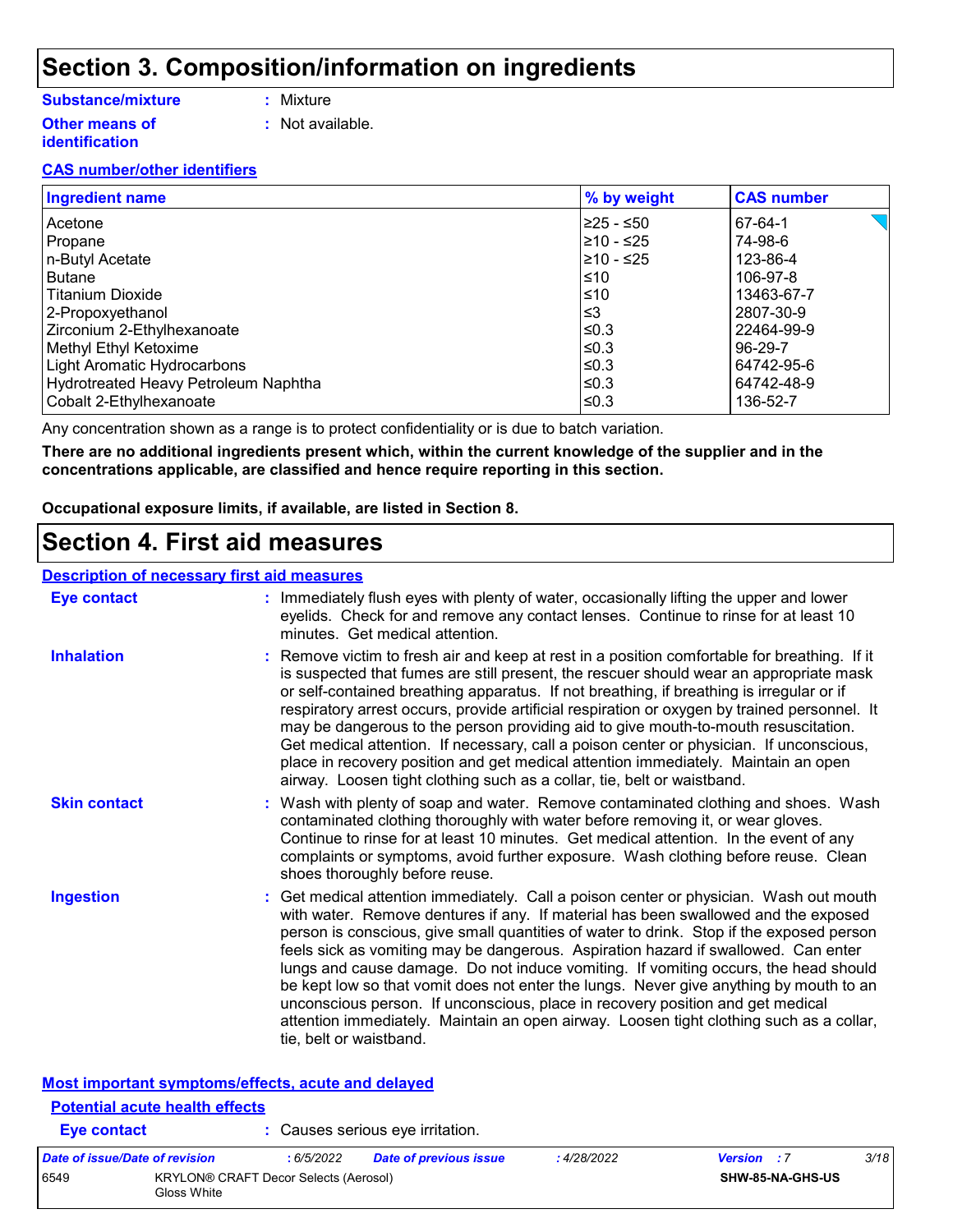## **Section 4. First aid measures**

| <b>Inhalation</b>                   | : Can cause central nervous system (CNS) depression. May cause drowsiness or<br>dizziness. May cause respiratory irritation.                                                                                                                                                                                                                                                                                    |
|-------------------------------------|-----------------------------------------------------------------------------------------------------------------------------------------------------------------------------------------------------------------------------------------------------------------------------------------------------------------------------------------------------------------------------------------------------------------|
| <b>Skin contact</b>                 | : Causes skin irritation. May cause an allergic skin reaction.                                                                                                                                                                                                                                                                                                                                                  |
| <b>Ingestion</b>                    | : Can cause central nervous system (CNS) depression. May be fatal if swallowed and<br>enters airways.                                                                                                                                                                                                                                                                                                           |
| <b>Over-exposure signs/symptoms</b> |                                                                                                                                                                                                                                                                                                                                                                                                                 |
| <b>Eye contact</b>                  | : Adverse symptoms may include the following:<br>pain or irritation<br>watering<br>redness                                                                                                                                                                                                                                                                                                                      |
| <b>Inhalation</b>                   | : Adverse symptoms may include the following:<br>respiratory tract irritation<br>coughing<br>nausea or vomiting<br>headache<br>drowsiness/fatigue<br>dizziness/vertigo<br>unconsciousness<br>reduced fetal weight<br>increase in fetal deaths<br>skeletal malformations                                                                                                                                         |
| <b>Skin contact</b>                 | : Adverse symptoms may include the following:<br>irritation<br>redness<br>reduced fetal weight<br>increase in fetal deaths<br>skeletal malformations                                                                                                                                                                                                                                                            |
| <b>Ingestion</b>                    | : Adverse symptoms may include the following:<br>nausea or vomiting<br>reduced fetal weight<br>increase in fetal deaths<br>skeletal malformations                                                                                                                                                                                                                                                               |
|                                     | <b>Indication of immediate medical attention and special treatment needed, if necessary</b>                                                                                                                                                                                                                                                                                                                     |
| <b>Notes to physician</b>           | : Treat symptomatically. Contact poison treatment specialist immediately if large<br>quantities have been ingested or inhaled.                                                                                                                                                                                                                                                                                  |
| <b>Specific treatments</b>          | : No specific treatment.                                                                                                                                                                                                                                                                                                                                                                                        |
| <b>Protection of first-aiders</b>   | : No action shall be taken involving any personal risk or without suitable training. If it is<br>suspected that fumes are still present, the rescuer should wear an appropriate mask or<br>self-contained breathing apparatus. It may be dangerous to the person providing aid to<br>give mouth-to-mouth resuscitation. Wash contaminated clothing thoroughly with water<br>before removing it, or wear gloves. |

**See toxicological information (Section 11)**

## **Section 5. Fire-fighting measures**

| <b>Extinguishing media</b>             |                                                                 |
|----------------------------------------|-----------------------------------------------------------------|
| <b>Suitable extinguishing</b><br>media | : Use an extinguishing agent suitable for the surrounding fire. |
| Unsuitable extinguishing<br>media      | : None known.                                                   |

| Date of issue/Date of revision |                                                      | : 6/5/2022 | <b>Date of previous issue</b> | : 4/28/2022 | <b>Version</b> : 7 |                         | 4/18 |
|--------------------------------|------------------------------------------------------|------------|-------------------------------|-------------|--------------------|-------------------------|------|
| 6549                           | KRYLON® CRAFT Decor Selects (Aerosol)<br>Gloss White |            |                               |             |                    | <b>SHW-85-NA-GHS-US</b> |      |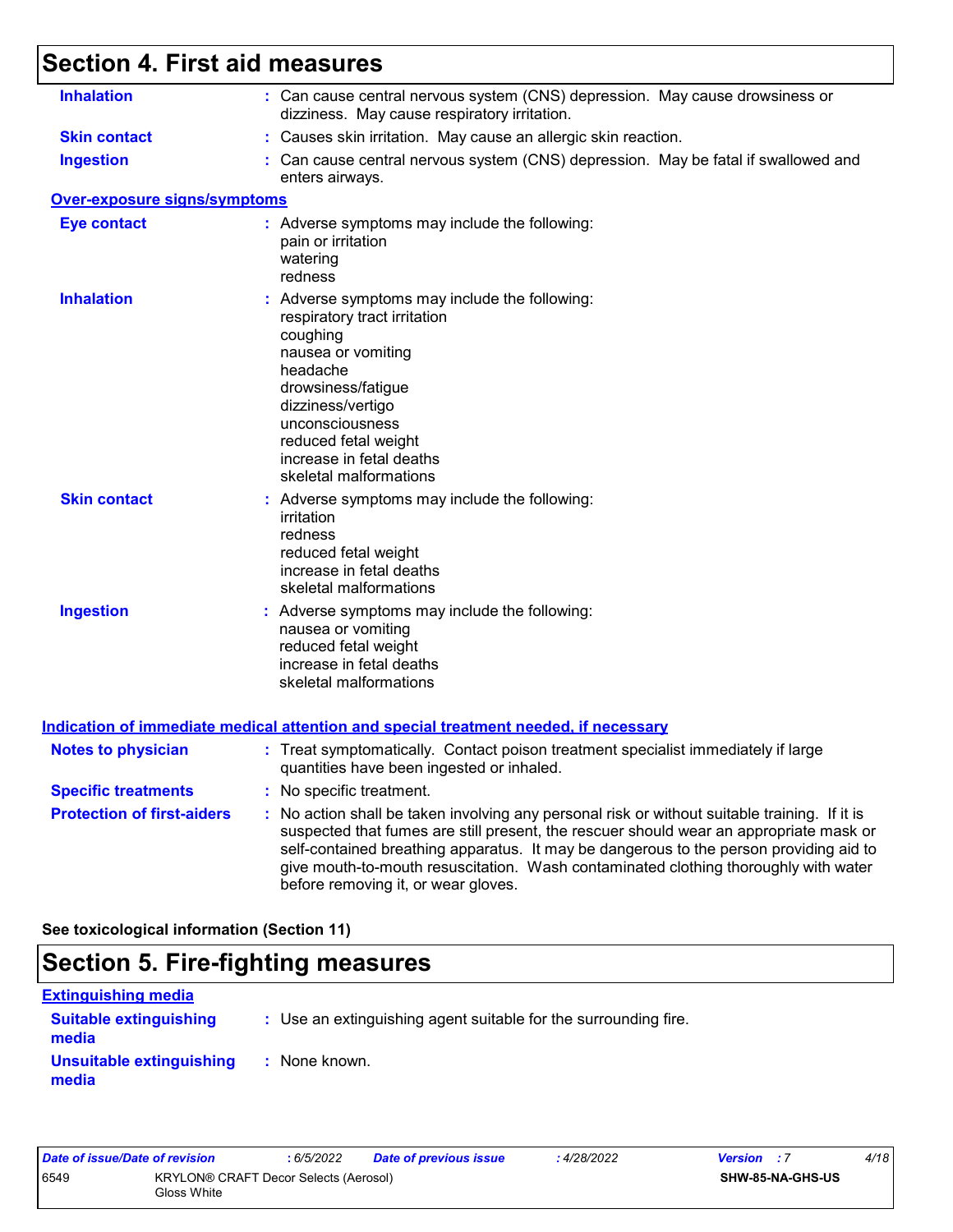### **Section 5. Fire-fighting measures**

| <b>Specific hazards arising</b><br>from the chemical     | : Extremely flammable aerosol. Runoff to sewer may create fire or explosion hazard. In<br>a fire or if heated, a pressure increase will occur and the container may burst, with the<br>risk of a subsequent explosion. Gas may accumulate in low or confined areas or travel<br>a considerable distance to a source of ignition and flash back, causing fire or explosion.<br>Bursting aerosol containers may be propelled from a fire at high speed. |
|----------------------------------------------------------|-------------------------------------------------------------------------------------------------------------------------------------------------------------------------------------------------------------------------------------------------------------------------------------------------------------------------------------------------------------------------------------------------------------------------------------------------------|
| <b>Hazardous thermal</b><br>decomposition products       | Decomposition products may include the following materials:<br>carbon dioxide<br>carbon monoxide<br>metal oxide/oxides                                                                                                                                                                                                                                                                                                                                |
| <b>Special protective actions</b><br>for fire-fighters   | : Promptly isolate the scene by removing all persons from the vicinity of the incident if<br>there is a fire. No action shall be taken involving any personal risk or without suitable<br>training. Move containers from fire area if this can be done without risk. Use water<br>spray to keep fire-exposed containers cool.                                                                                                                         |
| <b>Special protective</b><br>equipment for fire-fighters | : Fire-fighters should wear appropriate protective equipment and self-contained breathing<br>apparatus (SCBA) with a full face-piece operated in positive pressure mode.                                                                                                                                                                                                                                                                              |

## **Section 6. Accidental release measures**

#### **Personal precautions, protective equipment and emergency procedures**

| For non-emergency<br>personnel                        | : No action shall be taken involving any personal risk or without suitable training.<br>Evacuate surrounding areas. Keep unnecessary and unprotected personnel from<br>entering. In the case of aerosols being ruptured, care should be taken due to the rapid<br>escape of the pressurized contents and propellant. If a large number of containers are<br>ruptured, treat as a bulk material spillage according to the instructions in the clean-up<br>section. Do not touch or walk through spilled material. Shut off all ignition sources. No<br>flares, smoking or flames in hazard area. Avoid breathing vapor or mist. Provide<br>adequate ventilation. Wear appropriate respirator when ventilation is inadequate. Put<br>on appropriate personal protective equipment. |
|-------------------------------------------------------|----------------------------------------------------------------------------------------------------------------------------------------------------------------------------------------------------------------------------------------------------------------------------------------------------------------------------------------------------------------------------------------------------------------------------------------------------------------------------------------------------------------------------------------------------------------------------------------------------------------------------------------------------------------------------------------------------------------------------------------------------------------------------------|
| For emergency responders                              | If specialized clothing is required to deal with the spillage, take note of any information in<br>t<br>Section 8 on suitable and unsuitable materials. See also the information in "For non-<br>emergency personnel".                                                                                                                                                                                                                                                                                                                                                                                                                                                                                                                                                            |
| <b>Environmental precautions</b>                      | : Avoid dispersal of spilled material and runoff and contact with soil, waterways, drains<br>and sewers. Inform the relevant authorities if the product has caused environmental<br>pollution (sewers, waterways, soil or air).                                                                                                                                                                                                                                                                                                                                                                                                                                                                                                                                                  |
| Methods and materials for containment and cleaning up |                                                                                                                                                                                                                                                                                                                                                                                                                                                                                                                                                                                                                                                                                                                                                                                  |
| <b>Small spill</b>                                    | : Stop leak if without risk. Move containers from spill area. Use spark-proof tools and<br>explosion-proof equipment. Dilute with water and mop up if water-soluble. Alternatively,<br>or if water-insoluble, absorb with an inert dry material and place in an appropriate waste<br>disposal container. Dispose of via a licensed waste disposal contractor.                                                                                                                                                                                                                                                                                                                                                                                                                    |
| <b>Large spill</b>                                    | : Stop leak if without risk. Move containers from spill area. Use spark-proof tools and<br>explosion-proof equipment. Approach release from upwind. Prevent entry into sewers,<br>water courses, basements or confined areas. Wash spillages into an effluent treatment<br>plant or proceed as follows. Contain and collect spillage with non-combustible,<br>absorbent material e.g. sand, earth, vermiculite or diatomaceous earth and place in<br>container for disposal according to local regulations (see Section 13). Dispose of via a<br>licensed waste disposal contractor. Contaminated absorbent material may pose the<br>same hazard as the spilled product. Note: see Section 1 for emergency contact<br>information and Section 13 for waste disposal.             |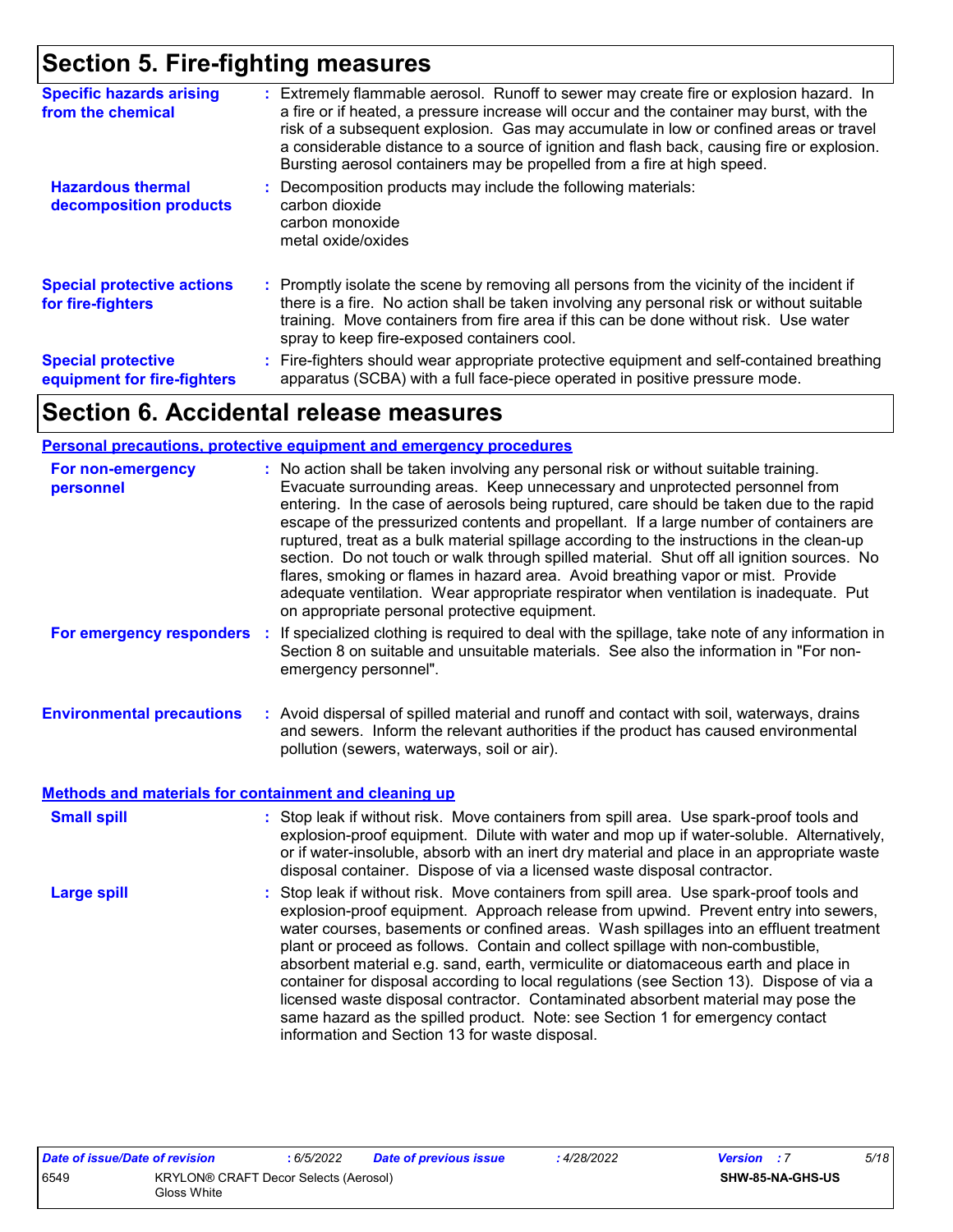## **Section 7. Handling and storage**

| <b>Precautions for safe handling</b>                                             |                                                                                                                                                                                                                                                                                                                                                                                                                                                                                                                                                                                                                                                                                                                                                                                                                                                                                                                                                                                                                           |
|----------------------------------------------------------------------------------|---------------------------------------------------------------------------------------------------------------------------------------------------------------------------------------------------------------------------------------------------------------------------------------------------------------------------------------------------------------------------------------------------------------------------------------------------------------------------------------------------------------------------------------------------------------------------------------------------------------------------------------------------------------------------------------------------------------------------------------------------------------------------------------------------------------------------------------------------------------------------------------------------------------------------------------------------------------------------------------------------------------------------|
| <b>Protective measures</b>                                                       | : Put on appropriate personal protective equipment (see Section 8). Persons with a<br>history of skin sensitization problems should not be employed in any process in which<br>this product is used. Pressurized container: protect from sunlight and do not expose to<br>temperatures exceeding 50°C. Do not pierce or burn, even after use. Avoid exposure -<br>obtain special instructions before use. Avoid exposure during pregnancy. Do not<br>handle until all safety precautions have been read and understood. Do not get in eyes<br>or on skin or clothing. Do not breathe vapor or mist. Do not swallow. Avoid breathing<br>gas. Use only with adequate ventilation. Wear appropriate respirator when ventilation is<br>inadequate. Store and use away from heat, sparks, open flame or any other ignition<br>source. Use explosion-proof electrical (ventilating, lighting and material handling)<br>equipment. Use only non-sparking tools. Empty containers retain product residue and<br>can be hazardous. |
| <b>Advice on general</b><br>occupational hygiene                                 | : Eating, drinking and smoking should be prohibited in areas where this material is<br>handled, stored and processed. Workers should wash hands and face before eating,<br>drinking and smoking. Remove contaminated clothing and protective equipment before<br>entering eating areas. See also Section 8 for additional information on hygiene<br>measures.                                                                                                                                                                                                                                                                                                                                                                                                                                                                                                                                                                                                                                                             |
| <b>Conditions for safe storage,</b><br>including any<br><b>incompatibilities</b> | : Store in accordance with local regulations. Store away from direct sunlight in a dry, cool<br>and well-ventilated area, away from incompatible materials (see Section 10) and food<br>and drink. Protect from sunlight. Store locked up. Eliminate all ignition sources. Use<br>appropriate containment to avoid environmental contamination. See Section 10 for<br>incompatible materials before handling or use.                                                                                                                                                                                                                                                                                                                                                                                                                                                                                                                                                                                                      |

## **Section 8. Exposure controls/personal protection**

#### **Control parameters**

#### **Occupational exposure limits (OSHA United States)**

| <b>Ingredient name</b>                |                                              | CAS#                          | <b>Exposure limits</b>                                                                                                                                                                                                                                                                                                                                                                                                                                                                                                                                                                                                  |  |
|---------------------------------------|----------------------------------------------|-------------------------------|-------------------------------------------------------------------------------------------------------------------------------------------------------------------------------------------------------------------------------------------------------------------------------------------------------------------------------------------------------------------------------------------------------------------------------------------------------------------------------------------------------------------------------------------------------------------------------------------------------------------------|--|
| Acetone<br>Propane<br>n-Butyl Acetate |                                              | 67-64-1                       | ACGIH TLV (United States, 1/2021).<br>TWA: 250 ppm 8 hours.<br>STEL: 500 ppm 15 minutes.<br>NIOSH REL (United States, 10/2020).<br>TWA: 250 ppm 10 hours.<br>TWA: 590 mg/m <sup>3</sup> 10 hours.<br>OSHA PEL (United States, 5/2018).<br>TWA: 1000 ppm 8 hours.<br>TWA: 2400 mg/m <sup>3</sup> 8 hours.<br>NIOSH REL (United States, 10/2020).<br>TWA: 1000 ppm 10 hours.<br>TWA: 1800 mg/m <sup>3</sup> 10 hours.<br>OSHA PEL (United States, 5/2018).<br>TWA: 1000 ppm 8 hours.<br>TWA: 1800 mg/m <sup>3</sup> 8 hours.<br>ACGIH TLV (United States, 1/2021). Oxygen<br>Depletion [Asphyxiant]. Explosive potential. |  |
|                                       |                                              | 74-98-6                       |                                                                                                                                                                                                                                                                                                                                                                                                                                                                                                                                                                                                                         |  |
|                                       |                                              | 123-86-4                      | NIOSH REL (United States, 10/2020).<br>TWA: 150 ppm 10 hours.<br>TWA: 710 mg/m <sup>3</sup> 10 hours.<br>STEL: 200 ppm 15 minutes.<br>STEL: 950 mg/m <sup>3</sup> 15 minutes.<br>OSHA PEL (United States, 5/2018).<br>TWA: 150 ppm 8 hours.<br>TWA: 710 mg/m <sup>3</sup> 8 hours.<br>ACGIH TLV (United States, 1/2021).                                                                                                                                                                                                                                                                                                |  |
| Date of issue/Date of revision        | : 6/5/2022                                   | <b>Date of previous issue</b> | 6/18<br>: 4/28/2022<br>Version : 7                                                                                                                                                                                                                                                                                                                                                                                                                                                                                                                                                                                      |  |
| 6549<br>Gloss White                   | <b>KRYLON® CRAFT Decor Selects (Aerosol)</b> |                               | SHW-85-NA-GHS-US                                                                                                                                                                                                                                                                                                                                                                                                                                                                                                                                                                                                        |  |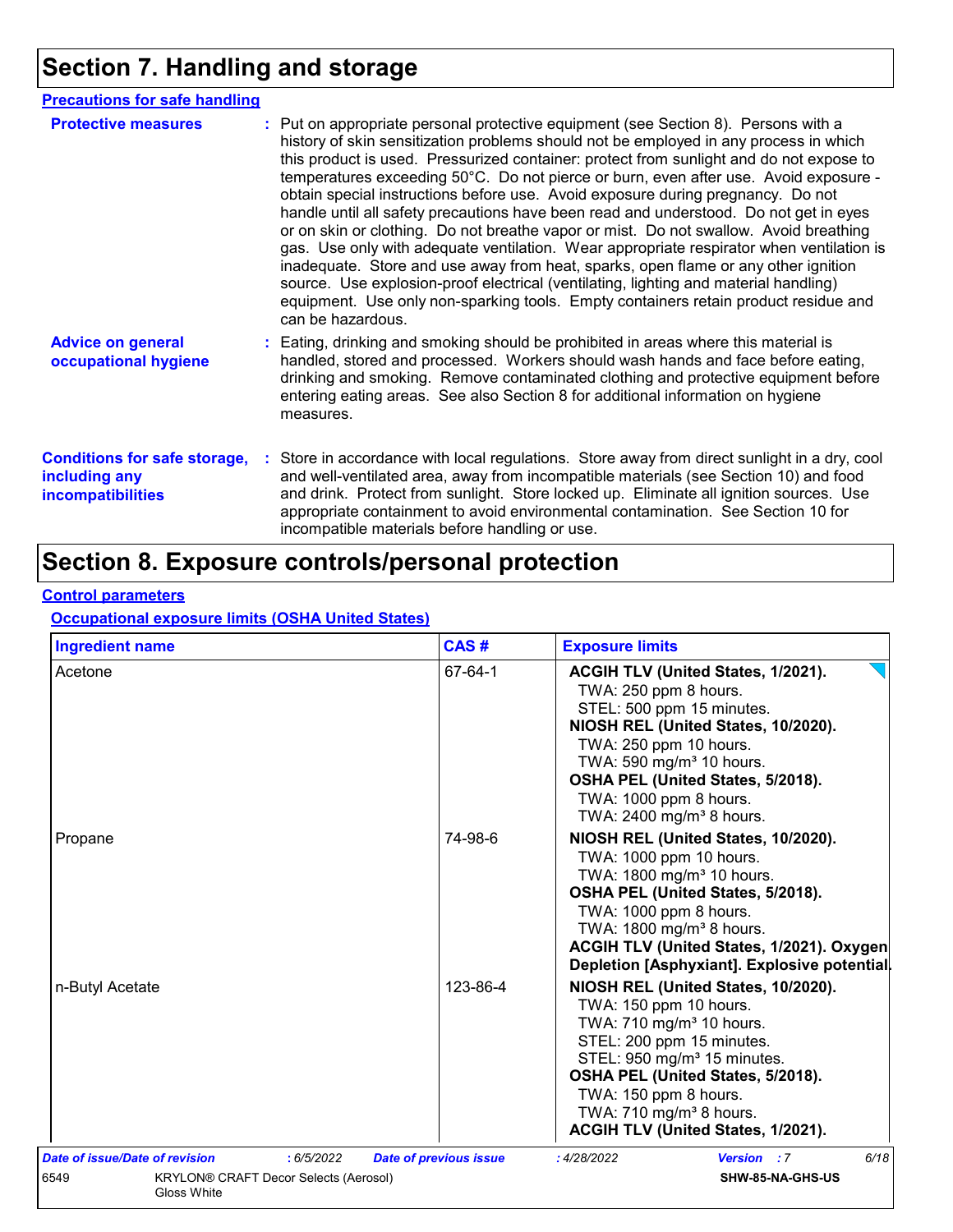|                                                                                                       |                                      | STEL: 150 ppm 15 minutes.<br>TWA: 50 ppm 8 hours.                                                                                                                                                                                                                                                                                                                          |
|-------------------------------------------------------------------------------------------------------|--------------------------------------|----------------------------------------------------------------------------------------------------------------------------------------------------------------------------------------------------------------------------------------------------------------------------------------------------------------------------------------------------------------------------|
| <b>Butane</b>                                                                                         | 106-97-8                             | NIOSH REL (United States, 10/2020).<br>TWA: 800 ppm 10 hours.<br>TWA: 1900 mg/m <sup>3</sup> 10 hours.<br>ACGIH TLV (United States, 1/2021).<br><b>Explosive potential.</b>                                                                                                                                                                                                |
| Titanium Dioxide                                                                                      | 13463-67-7                           | STEL: 1000 ppm 15 minutes.<br>ACGIH TLV (United States, 1/2021).<br>TWA: 10 mg/m <sup>3</sup> 8 hours.<br>OSHA PEL (United States, 5/2018).<br>TWA: 15 mg/m <sup>3</sup> 8 hours. Form: Total dust                                                                                                                                                                         |
| 2-Propoxyethanol<br>Zirconium 2-Ethylhexanoate                                                        | 2807-30-9<br>22464-99-9              | None.<br>ACGIH TLV (United States, 1/2021).<br>TWA: $5 \text{ mg/m}^3$ , (as Zr) 8 hours.<br>STEL: 10 mg/m <sup>3</sup> , (as Zr) 15 minutes.<br>NIOSH REL (United States, 10/2020).<br>TWA: $5 \text{ mg/m}^3$ , (as Zr) 10 hours.<br>STEL: 10 mg/m <sup>3</sup> , (as Zr) 15 minutes.<br>OSHA PEL (United States, 5/2018).<br>TWA: $5 \text{ mg/m}^3$ , (as Zr) 8 hours. |
| Methyl Ethyl Ketoxime                                                                                 | 96-29-7                              | OARS WEEL (United States, 1/2021). Skin<br>sensitizer.<br>TWA: 10 ppm 8 hours.                                                                                                                                                                                                                                                                                             |
| <b>Light Aromatic Hydrocarbons</b><br>Hydrotreated Heavy Petroleum Naphtha<br>Cobalt 2-Ethylhexanoate | 64742-95-6<br>64742-48-9<br>136-52-7 | None.<br>None.<br>ACGIH TLV (United States, 1/2021). Skin<br>sensitizer. Inhalation sensitizer.<br>TWA: $0.02$ mg/m <sup>3</sup> , (as Co) 8 hours.                                                                                                                                                                                                                        |

### **Occupational exposure limits (Canada)**

| 67-64-1<br>CA Alberta Provincial (Canada, 6/2018).<br>acetone<br>8 hrs OEL: 1200 mg/m <sup>3</sup> 8 hours.<br>15 min OEL: 1800 mg/m <sup>3</sup> 15 minutes.<br>8 hrs OEL: 500 ppm 8 hours.<br>15 min OEL: 750 ppm 15 minutes.<br><b>CA British Columbia Provincial (Canada,</b><br>$6/2021$ ).<br>TWA: 250 ppm 8 hours.<br>STEL: 500 ppm 15 minutes.<br>CA Ontario Provincial (Canada, 6/2019).<br>TWA: 250 ppm 8 hours.<br>STEL: 500 ppm 15 minutes.<br>CA Quebec Provincial (Canada, 6/2021).<br>TWAEV: 500 ppm 8 hours.<br>TWAEV: 1190 mg/m <sup>3</sup> 8 hours.<br>STEV: 1000 ppm 15 minutes.<br>STEV: 2380 mg/m <sup>3</sup> 15 minutes.<br><b>CA Saskatchewan Provincial (Canada,</b><br>7/2013).<br>STEL: 750 ppm 15 minutes.<br>TWA: 500 ppm 8 hours.<br>74-98-6<br>Normal propane<br>CA Alberta Provincial (Canada, 6/2018).<br>8 hrs OEL: 1000 ppm 8 hours. | <b>Ingredient name</b> | CAS# | <b>Exposure limits</b> |
|--------------------------------------------------------------------------------------------------------------------------------------------------------------------------------------------------------------------------------------------------------------------------------------------------------------------------------------------------------------------------------------------------------------------------------------------------------------------------------------------------------------------------------------------------------------------------------------------------------------------------------------------------------------------------------------------------------------------------------------------------------------------------------------------------------------------------------------------------------------------------|------------------------|------|------------------------|
|                                                                                                                                                                                                                                                                                                                                                                                                                                                                                                                                                                                                                                                                                                                                                                                                                                                                          |                        |      |                        |
|                                                                                                                                                                                                                                                                                                                                                                                                                                                                                                                                                                                                                                                                                                                                                                                                                                                                          |                        |      |                        |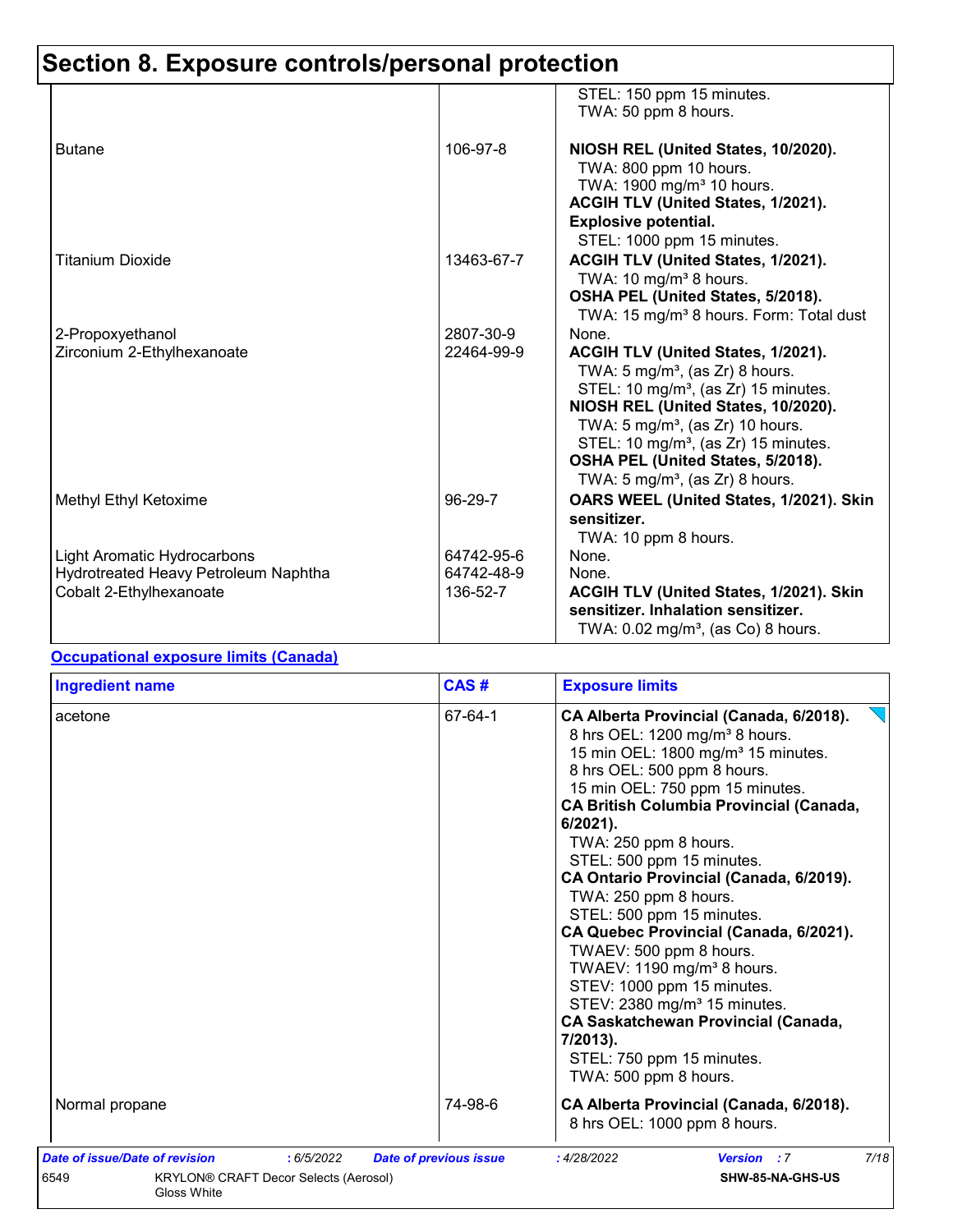|                  |            | CA Quebec Provincial (Canada, 6/2021).<br>TWAEV: 1000 ppm 8 hours.<br>TWAEV: 1800 mg/m <sup>3</sup> 8 hours.<br><b>CA Saskatchewan Provincial (Canada,</b><br>7/2013).<br>STEL: 1250 ppm 15 minutes.<br>TWA: 1000 ppm 8 hours.<br><b>CA British Columbia Provincial (Canada,</b><br>6/2021). Oxygen Depletion [Asphyxiant].<br><b>Explosive potential.</b><br>CA Ontario Provincial (Canada, 6/2019).                                                                                                                                                                                                                                          |
|------------------|------------|------------------------------------------------------------------------------------------------------------------------------------------------------------------------------------------------------------------------------------------------------------------------------------------------------------------------------------------------------------------------------------------------------------------------------------------------------------------------------------------------------------------------------------------------------------------------------------------------------------------------------------------------|
|                  |            | <b>Oxygen Depletion [Asphyxiant]. Explosive</b><br>potential.                                                                                                                                                                                                                                                                                                                                                                                                                                                                                                                                                                                  |
| n-butyl acetate  | 123-86-4   | CA Alberta Provincial (Canada, 6/2018).<br>15 min OEL: 200 ppm 15 minutes.<br>15 min OEL: 950 mg/m <sup>3</sup> 15 minutes.<br>8 hrs OEL: 150 ppm 8 hours.<br>8 hrs OEL: 713 mg/m <sup>3</sup> 8 hours.<br><b>CA Saskatchewan Provincial (Canada,</b><br>7/2013).<br>STEL: 200 ppm 15 minutes.<br>TWA: 150 ppm 8 hours.<br>CA Ontario Provincial (Canada, 6/2019).<br>STEL: 150 ppm 15 minutes.<br>TWA: 50 ppm 8 hours.<br><b>CA British Columbia Provincial (Canada,</b><br>$6/2021$ ).<br>STEL: 150 ppm 15 minutes.<br>TWA: 50 ppm 8 hours.<br>CA Quebec Provincial (Canada, 6/2021).<br>STEV: 150 ppm 15 minutes.<br>TWAEV: 50 ppm 8 hours. |
| <b>Butane</b>    | 106-97-8   | CA Alberta Provincial (Canada, 6/2018).<br>8 hrs OEL: 1000 ppm 8 hours.<br>CA Quebec Provincial (Canada, 6/2021).<br>TWAEV: 800 ppm 8 hours.<br>TWAEV: 1900 mg/m <sup>3</sup> 8 hours.<br><b>CA Saskatchewan Provincial (Canada,</b><br>7/2013).<br>STEL: 1250 ppm 15 minutes.<br>TWA: 1000 ppm 8 hours.<br><b>CA British Columbia Provincial (Canada,</b><br>6/2021). Explosive potential.<br>STEL: 1000 ppm 15 minutes.<br>CA Ontario Provincial (Canada, 6/2019).<br><b>Explosive potential.</b><br>STEL: 1000 ppm 15 minutes.                                                                                                              |
| Titanium dioxide | 13463-67-7 | <b>CA British Columbia Provincial (Canada,</b><br>$6/2021$ ).<br>TWA: 10 mg/m <sup>3</sup> 8 hours. Form: Total dust<br>TWA: 3 mg/m <sup>3</sup> 8 hours. Form: respirable<br>fraction<br>CA Quebec Provincial (Canada, 6/2021).<br>TWAEV: 10 mg/m <sup>3</sup> 8 hours. Form: Total dust.<br>CA Alberta Provincial (Canada, 6/2018).<br>8 hrs OEL: 10 mg/m <sup>3</sup> 8 hours.                                                                                                                                                                                                                                                              |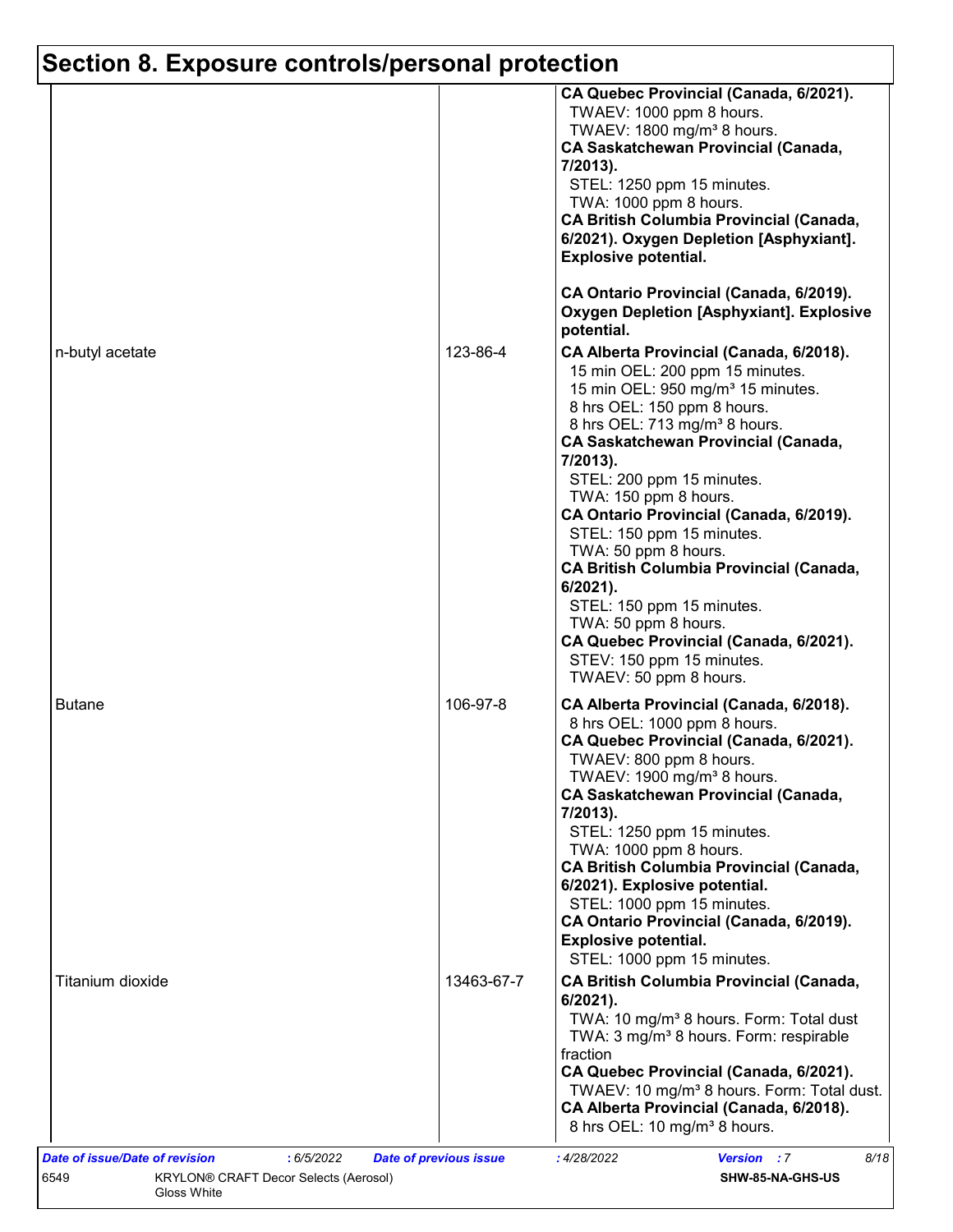|                            |            | CA Ontario Provincial (Canada, 6/2019).<br>TWA: 10 mg/m <sup>3</sup> 8 hours.<br><b>CA Saskatchewan Provincial (Canada,</b><br>7/2013).<br>STEL: 20 mg/m <sup>3</sup> 15 minutes.<br>TWA: 10 mg/m <sup>3</sup> 8 hours.                                                                                                                                                                                                                                                                                                                                                                                              |
|----------------------------|------------|----------------------------------------------------------------------------------------------------------------------------------------------------------------------------------------------------------------------------------------------------------------------------------------------------------------------------------------------------------------------------------------------------------------------------------------------------------------------------------------------------------------------------------------------------------------------------------------------------------------------|
| 2-Propoxyethanol           | 2807-30-9  | CA Ontario Provincial (Canada, 6/2019).<br>Absorbed through skin.<br>TWA: 110 mg/m <sup>3</sup> 8 hours.<br>TWA: 25 ppm 8 hours.                                                                                                                                                                                                                                                                                                                                                                                                                                                                                     |
| Zirconium 2-Ethylhexanoate | 22464-99-9 | CA Alberta Provincial (Canada, 6/2018).<br>8 hrs OEL: 5 mg/m <sup>3</sup> , (as Zr) 8 hours.<br>15 min OEL: 10 mg/m <sup>3</sup> , (as Zr) 15 minutes.<br><b>CA British Columbia Provincial (Canada,</b><br>$6/2021$ ).<br>TWA: $5 \text{ mg/m}^3$ , (as Zr) 8 hours.<br>STEL: 10 mg/m <sup>3</sup> , (as Zr) 15 minutes.<br>CA Quebec Provincial (Canada, 6/2021).<br>TWAEV: $5 \text{ mg/m}^3$ , (as Zr) 8 hours.<br>STEV: 10 mg/m <sup>3</sup> , (as Zr) 15 minutes.<br>CA Ontario Provincial (Canada, 6/2019).<br>STEL: 10 mg/m <sup>3</sup> , (as Zr) 15 minutes.<br>TWA: $5 \text{ mg/m}^3$ , (as Zr) 8 hours. |
| Methyl Ethyl Ketoxime      | 96-29-7    | OARS WEEL (United States, 1/2021). Skin<br>sensitizer.<br>TWA: 10 ppm 8 hours.                                                                                                                                                                                                                                                                                                                                                                                                                                                                                                                                       |
| Cobalt 2-Ethylhexanoate    | 136-52-7   | <b>CA British Columbia Provincial (Canada,</b><br>6/2021). Skin sensitizer. Inhalation<br>sensitizer.<br>TWA: 0.02 mg/m <sup>3</sup> , (as Co, Total) 8 hours.<br>CA Quebec Provincial (Canada, 6/2021).<br>Skin sensitizer.<br>TWAEV: 0.02 mg/m <sup>3</sup> , (as Co) 8 hours.<br>CA Ontario Provincial (Canada, 6/2019).<br>TWA: $0.02$ mg/m <sup>3</sup> , (as Co) 8 hours.<br><b>CA Saskatchewan Provincial (Canada,</b><br>7/2013).<br>STEL: 0.06 mg/m <sup>3</sup> , (measured as Co) 15<br>minutes.<br>TWA: $0.02 \text{ mg/m}^3$ , (measured as Co) 8<br>hours.                                             |

#### **Occupational exposure limits (Mexico)**

|                                                              |           | CAS#                          | <b>Exposure limits</b>                                                                    |                                                                                   |      |
|--------------------------------------------------------------|-----------|-------------------------------|-------------------------------------------------------------------------------------------|-----------------------------------------------------------------------------------|------|
| Acetone                                                      |           | 67-64-1                       | NOM-010-STPS-2014 (Mexico, 4/2016).<br>TWA: 500 ppm 8 hours.<br>STEL: 750 ppm 15 minutes. |                                                                                   |      |
| Propane                                                      |           | 74-98-6                       | TWA: 1000 ppm 8 hours.                                                                    | NOM-010-STPS-2014 (Mexico, 4/2016).                                               |      |
| n-Butyl Acetate                                              |           | 123-86-4                      | NOM-010-STPS-2014 (Mexico, 4/2016).<br>TWA: 150 ppm 8 hours.<br>STEL: 200 ppm 15 minutes. |                                                                                   |      |
| <b>Butane</b>                                                |           | 106-97-8                      | TWA: 1000 ppm 8 hours.                                                                    | NOM-010-STPS-2014 (Mexico, 4/2016).                                               |      |
| Zirconium 2-Ethylhexanoate                                   |           | 22464-99-9                    |                                                                                           | NOM-010-STPS-2014 (Mexico, 4/2016).<br>TWA: $5 \text{ mg/m}^3$ , (as Zr) 8 hours. |      |
| Date of issue/Date of revision                               | :6/5/2022 | <b>Date of previous issue</b> | :4/28/2022                                                                                | <b>Version</b> : 7                                                                | 9/18 |
| 6549<br>KRYLON® CRAFT Decor Selects (Aerosol)<br>Gloss White |           |                               |                                                                                           | SHW-85-NA-GHS-US                                                                  |      |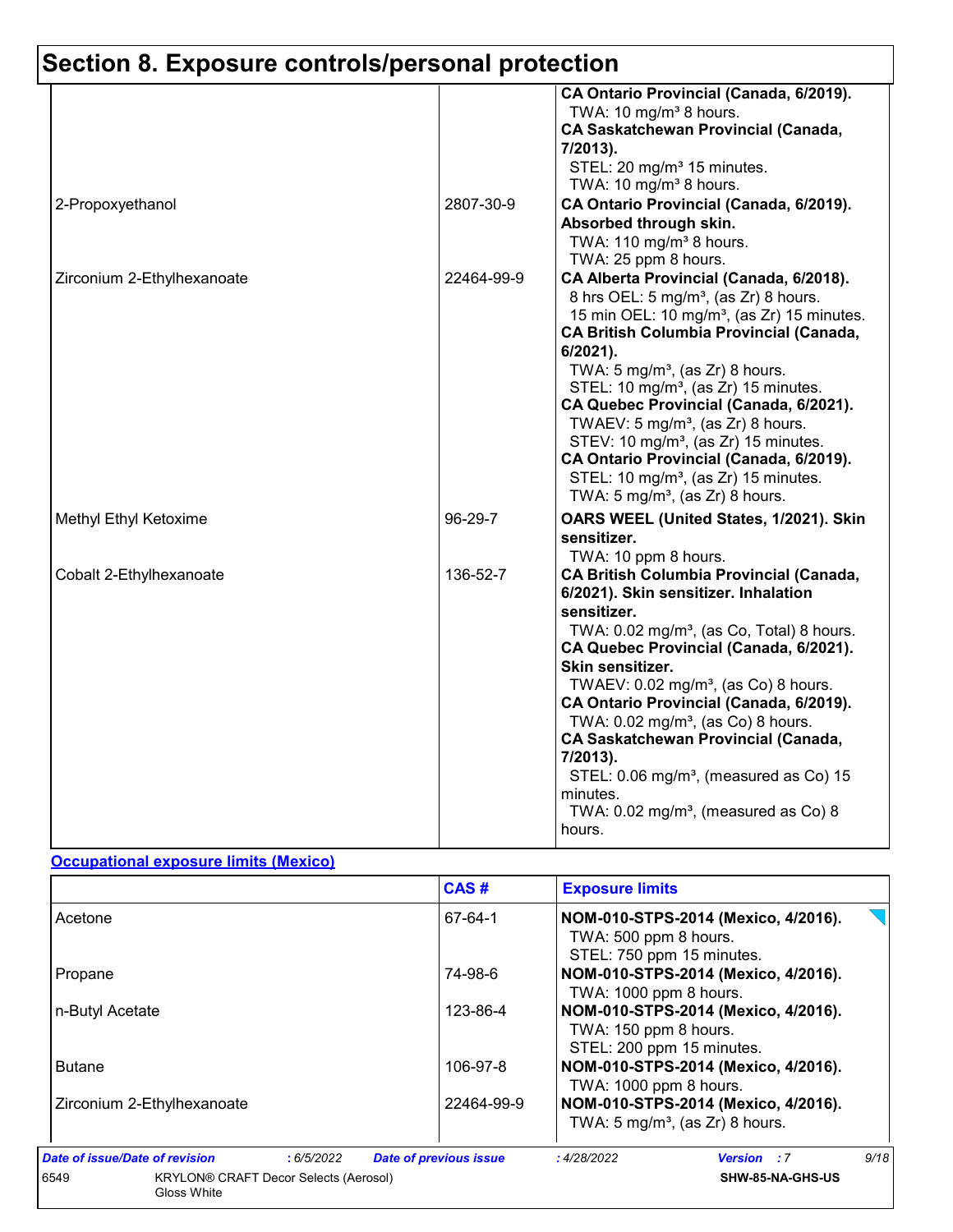| <b>Appropriate engineering</b><br>controls       | : Use only with adequate ventilation. Use process enclosures, local exhaust ventilation or<br>other engineering controls to keep worker exposure to airborne contaminants below any<br>recommended or statutory limits. The engineering controls also need to keep gas,<br>vapor or dust concentrations below any lower explosive limits. Use explosion-proof<br>ventilation equipment.                                                                                                                                                                                                                                |
|--------------------------------------------------|------------------------------------------------------------------------------------------------------------------------------------------------------------------------------------------------------------------------------------------------------------------------------------------------------------------------------------------------------------------------------------------------------------------------------------------------------------------------------------------------------------------------------------------------------------------------------------------------------------------------|
| <b>Environmental exposure</b><br><b>controls</b> | : Emissions from ventilation or work process equipment should be checked to ensure<br>they comply with the requirements of environmental protection legislation. In some<br>cases, fume scrubbers, filters or engineering modifications to the process equipment<br>will be necessary to reduce emissions to acceptable levels.                                                                                                                                                                                                                                                                                        |
| <b>Individual protection measures</b>            |                                                                                                                                                                                                                                                                                                                                                                                                                                                                                                                                                                                                                        |
| <b>Hygiene measures</b>                          | : Wash hands, forearms and face thoroughly after handling chemical products, before<br>eating, smoking and using the lavatory and at the end of the working period.<br>Appropriate techniques should be used to remove potentially contaminated clothing.<br>Contaminated work clothing should not be allowed out of the workplace. Wash<br>contaminated clothing before reusing. Ensure that eyewash stations and safety<br>showers are close to the workstation location.                                                                                                                                            |
| <b>Eye/face protection</b>                       | Safety eyewear complying with an approved standard should be used when a risk<br>assessment indicates this is necessary to avoid exposure to liquid splashes, mists,<br>gases or dusts. If contact is possible, the following protection should be worn, unless<br>the assessment indicates a higher degree of protection: chemical splash goggles.                                                                                                                                                                                                                                                                    |
| <b>Skin protection</b>                           |                                                                                                                                                                                                                                                                                                                                                                                                                                                                                                                                                                                                                        |
| <b>Hand protection</b>                           | : Chemical-resistant, impervious gloves complying with an approved standard should be<br>worn at all times when handling chemical products if a risk assessment indicates this is<br>necessary. Considering the parameters specified by the glove manufacturer, check<br>during use that the gloves are still retaining their protective properties. It should be<br>noted that the time to breakthrough for any glove material may be different for different<br>glove manufacturers. In the case of mixtures, consisting of several substances, the<br>protection time of the gloves cannot be accurately estimated. |
| <b>Body protection</b>                           | : Personal protective equipment for the body should be selected based on the task being<br>performed and the risks involved and should be approved by a specialist before<br>handling this product. When there is a risk of ignition from static electricity, wear anti-<br>static protective clothing. For the greatest protection from static discharges, clothing<br>should include anti-static overalls, boots and gloves.                                                                                                                                                                                         |
| <b>Other skin protection</b>                     | : Appropriate footwear and any additional skin protection measures should be selected<br>based on the task being performed and the risks involved and should be approved by a<br>specialist before handling this product.                                                                                                                                                                                                                                                                                                                                                                                              |
| <b>Respiratory protection</b>                    | : Based on the hazard and potential for exposure, select a respirator that meets the<br>appropriate standard or certification. Respirators must be used according to a<br>respiratory protection program to ensure proper fitting, training, and other important<br>aspects of use.                                                                                                                                                                                                                                                                                                                                    |

## **Section 9. Physical and chemical properties**

The conditions of measurement of all properties are at standard temperature and pressure unless otherwise indicated.

| <b>Appearance</b>     |                  |
|-----------------------|------------------|
| <b>Physical state</b> | : Liquid.        |
| <b>Color</b>          | : Not available. |
| Odor                  | : Not available. |
| <b>Odor threshold</b> | : Not available. |

| Date of issue/Date of revision |                                                      | : 6/5/2022 | Date of previous issue | : 4/28/2022 | <b>Version</b> : 7 | 10/18 |
|--------------------------------|------------------------------------------------------|------------|------------------------|-------------|--------------------|-------|
| 6549                           | KRYLON® CRAFT Decor Selects (Aerosol)<br>Gloss White |            |                        |             | SHW-85-NA-GHS-US   |       |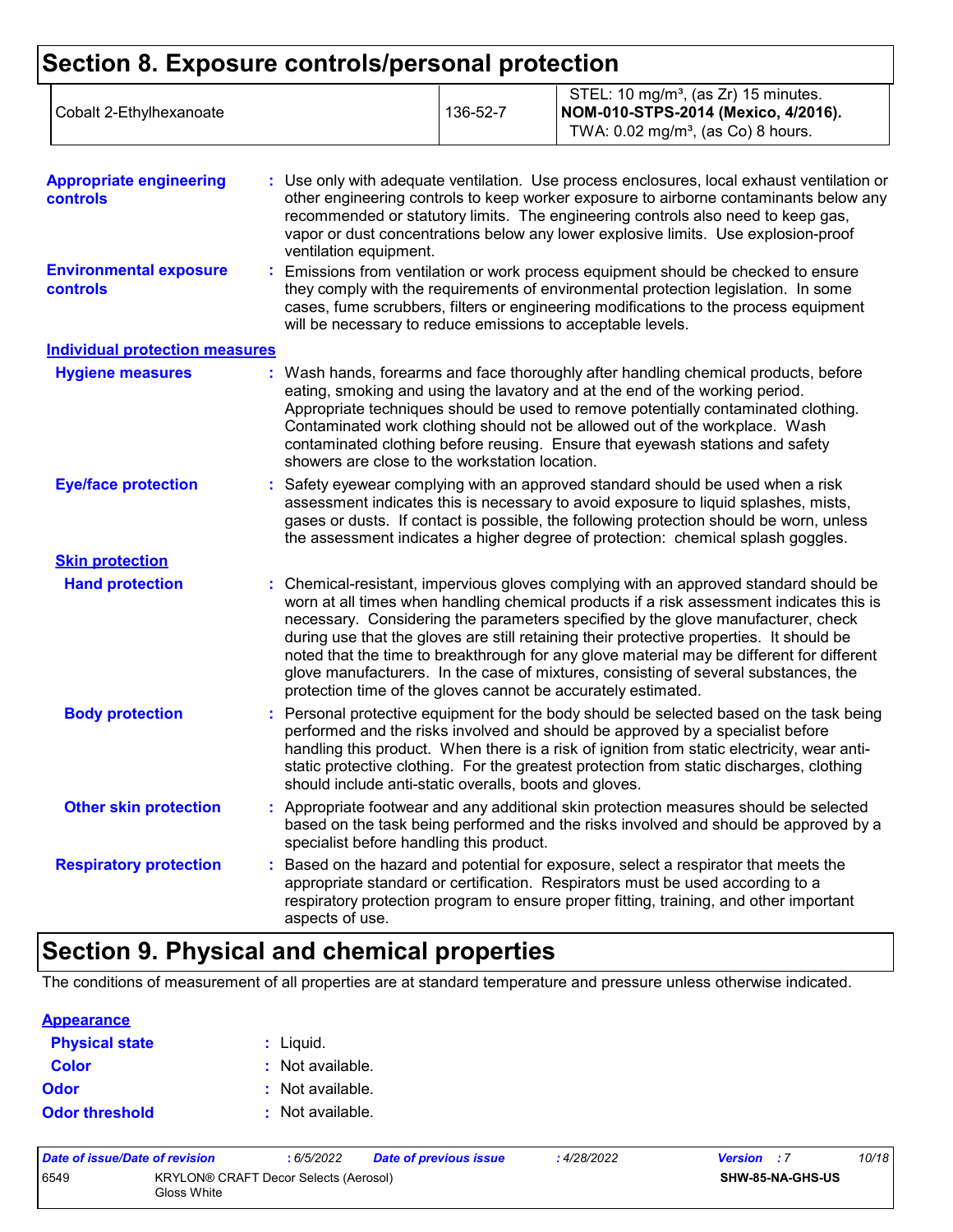## **Section 9. Physical and chemical properties**

| pH                                                                | : Not applicable.                                                |
|-------------------------------------------------------------------|------------------------------------------------------------------|
| <b>Melting point/freezing point</b>                               | : Not available.                                                 |
| <b>Boiling point, initial boiling</b><br>point, and boiling range | : Not available.                                                 |
| <b>Flash point</b>                                                | : Closed cup: -29°C (-20.2°F) [Pensky-Martens Closed Cup]        |
| <b>Evaporation rate</b>                                           | $\therefore$ 5.6 (butyl acetate = 1)                             |
| <b>Flammability</b>                                               | : Not available.                                                 |
| Lower and upper explosion<br>limit/flammability limit             | : Lower: 1.26%<br>Upper: 15.8%                                   |
| <b>Vapor pressure</b>                                             | : 101.3 kPa (760 mm Hg)                                          |
| <b>Relative vapor density</b>                                     | : $1.55$ [Air = 1]                                               |
| <b>Relative density</b>                                           | : 0.79                                                           |
| <b>Solubility</b>                                                 | : Not available.                                                 |
| <b>Partition coefficient: n-</b><br>octanol/water                 | : Not applicable.                                                |
| <b>Auto-ignition temperature</b>                                  | : Not available.                                                 |
| <b>Decomposition temperature</b>                                  | : Not available.                                                 |
| <b>Viscosity</b>                                                  | : Kinematic (40°C (104°F)): <20.5 mm <sup>2</sup> /s (<20.5 cSt) |
| <b>Molecular weight</b>                                           | Not applicable.                                                  |
| <b>Aerosol product</b>                                            |                                                                  |
| <b>Type of aerosol</b>                                            | $:$ Spray                                                        |
| <b>Heat of combustion</b>                                         | : $26.004$ kJ/g                                                  |

## **Section 10. Stability and reactivity**

| <b>Reactivity</b>                            | : No specific test data related to reactivity available for this product or its ingredients.              |
|----------------------------------------------|-----------------------------------------------------------------------------------------------------------|
| <b>Chemical stability</b>                    | : The product is stable.                                                                                  |
| <b>Possibility of hazardous</b><br>reactions | : Under normal conditions of storage and use, hazardous reactions will not occur.                         |
| <b>Conditions to avoid</b>                   | : Avoid all possible sources of ignition (spark or flame).                                                |
| <b>Incompatible materials</b>                | : No specific data.                                                                                       |
| <b>Hazardous decomposition</b><br>products   | : Under normal conditions of storage and use, hazardous decomposition products should<br>not be produced. |

## **Section 11. Toxicological information**

**Acute toxicity Information on toxicological effects**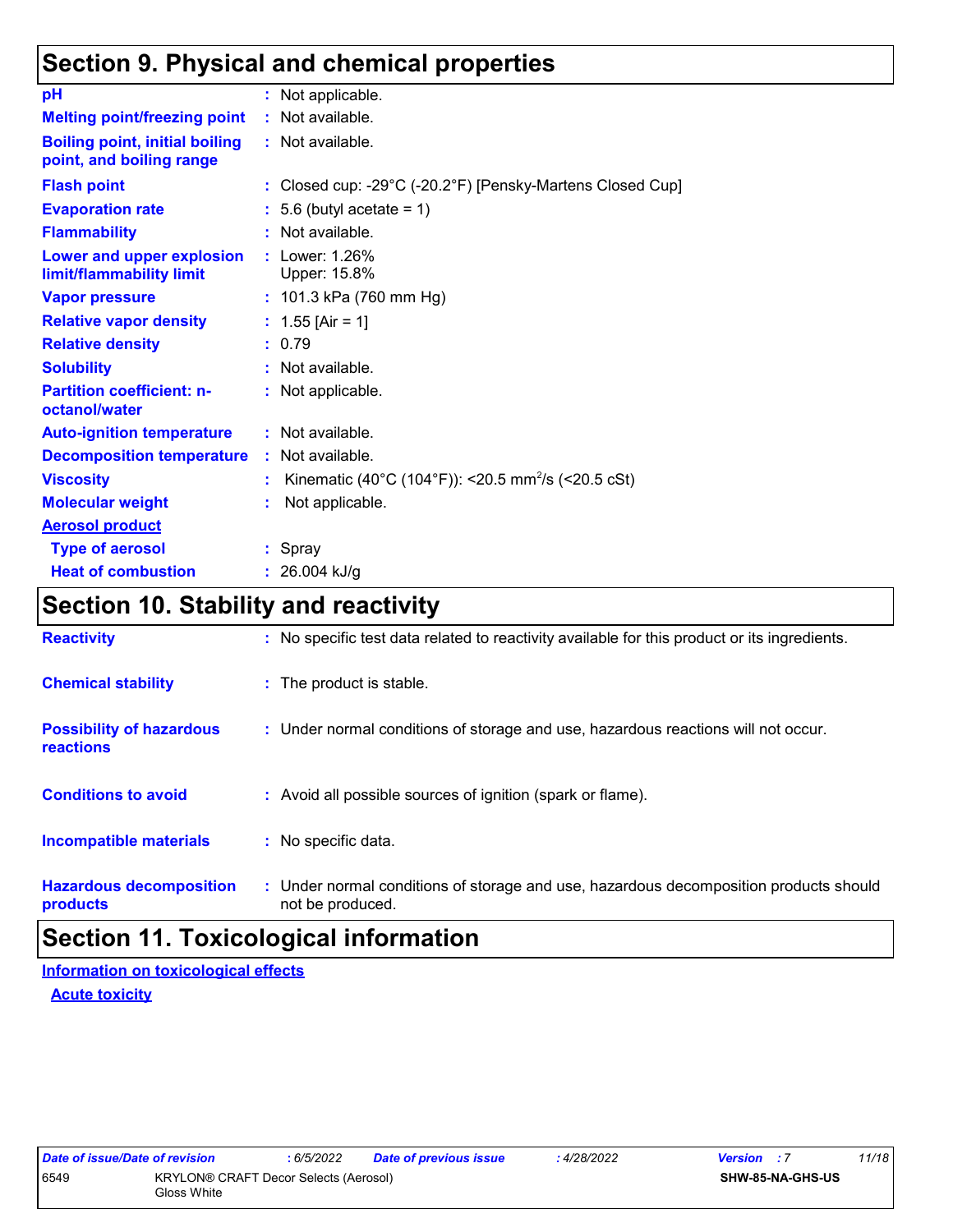| <b>Product/ingredient name</b> | <b>Result</b>                | <b>Species</b> | <b>Dose</b>              | <b>Exposure</b> |
|--------------------------------|------------------------------|----------------|--------------------------|-----------------|
| Acetone                        | LD50 Oral                    | Rat            | 5800 mg/kg               |                 |
| n-Butyl Acetate                | LD50 Dermal                  | Rabbit         | >17600 mg/kg             |                 |
|                                | LD50 Oral                    | Rat            | 10768 mg/kg              |                 |
| <b>Butane</b>                  | <b>LC50 Inhalation Vapor</b> | Rat            | 658000 mg/m <sup>3</sup> | 4 hours         |
| 2-Propoxyethanol               | LD50 Oral                    | Rat            | 3089 mg/kg               |                 |
| Zirconium 2-Ethylhexanoate     | LD50 Dermal                  | Rabbit         | $>5$ g/kg                |                 |
|                                | LD50 Oral                    | Rat            | -5 g/kg                  |                 |
| Methyl Ethyl Ketoxime          | LD50 Oral                    | Rat            | 930 mg/kg                |                 |
| Light Aromatic Hydrocarbons    | LD50 Oral                    | Rat            | 8400 mg/kg               |                 |
| <b>Hydrotreated Heavy</b>      | <b>LC50 Inhalation Vapor</b> | Rat            | $8500$ mg/m <sup>3</sup> | 4 hours         |
| Petroleum Naphtha              |                              |                |                          |                 |
|                                | LD50 Oral                    | Rat            | >6 g/kg                  |                 |
| Cobalt 2-Ethylhexanoate        | LD50 Dermal                  | Rabbit         | $>5$ g/kg                |                 |
|                                | LD50 Oral                    | Rat            | $1.22$ g/kg              |                 |

#### **Irritation/Corrosion**

| <b>Product/ingredient name</b> | <b>Result</b>            | <b>Species</b> | <b>Score</b> | <b>Exposure</b>  | <b>Observation</b>       |
|--------------------------------|--------------------------|----------------|--------------|------------------|--------------------------|
| Acetone                        | Eyes - Mild irritant     | Human          |              | 186300 ppm       |                          |
|                                | Eyes - Mild irritant     | Rabbit         |              | $10$ uL          |                          |
|                                | Eyes - Moderate irritant | Rabbit         |              | 24 hours 20      | $\overline{\phantom{a}}$ |
|                                |                          |                |              | mg               |                          |
|                                | Eyes - Severe irritant   | Rabbit         |              | $20 \, mg$       |                          |
|                                | Skin - Mild irritant     | Rabbit         |              | 24 hours 500     |                          |
|                                |                          |                |              | mg               |                          |
|                                | Skin - Mild irritant     | Rabbit         |              | $395 \text{ mg}$ |                          |
| n-Butyl Acetate                | Eyes - Moderate irritant | Rabbit         |              | $100 \text{ mg}$ |                          |
|                                | Skin - Moderate irritant | Rabbit         |              | 24 hours 500     |                          |
|                                |                          |                |              | mg               |                          |
| <b>Titanium Dioxide</b>        | Skin - Mild irritant     | Human          |              | 72 hours 300     |                          |
|                                |                          |                |              | ug l             |                          |
| 2-Propoxyethanol               | Eyes - Severe irritant   | Rabbit         |              | 24 hours 750     |                          |
|                                |                          |                |              | ug               |                          |
|                                | Eyes - Severe irritant   | Rabbit         |              | $100 \text{ mg}$ |                          |
|                                | Skin - Mild irritant     | Guinea pig     |              | 500 mg           |                          |
|                                | Skin - Mild irritant     | Rabbit         |              | 24 hours 500     |                          |
|                                |                          |                |              | mg               |                          |
| Methyl Ethyl Ketoxime          | Eyes - Severe irritant   | Rabbit         |              | 100 uL           |                          |
| Light Aromatic Hydrocarbons    | Eyes - Mild irritant     | Rabbit         |              | 24 hours 100     |                          |
|                                |                          |                |              | uL               |                          |

#### **Sensitization**

Not available.

#### **Mutagenicity**

Not available.

#### **Carcinogenicity**

Not available.

#### **Classification**

| <b>Product/ingredient name</b> | <b>OSHA</b> | <b>IARC</b> | <b>NTP</b>                                       |  |
|--------------------------------|-------------|-------------|--------------------------------------------------|--|
| l Titanium Dioxide             |             | 2Β          |                                                  |  |
| Cobalt 2-Ethylhexanoate        |             | 2B          | Reasonably anticipated to be a human carcinogen. |  |

#### **Reproductive toxicity**

Not available.

| Date of issue/Date of revision |                                                      | : 6/5/2022 | Date of previous issue | 4/28/2022 | <b>Version</b> : 7      | 12/18 |
|--------------------------------|------------------------------------------------------|------------|------------------------|-----------|-------------------------|-------|
| 6549                           | KRYLON® CRAFT Decor Selects (Aerosol)<br>Gloss White |            |                        |           | <b>SHW-85-NA-GHS-US</b> |       |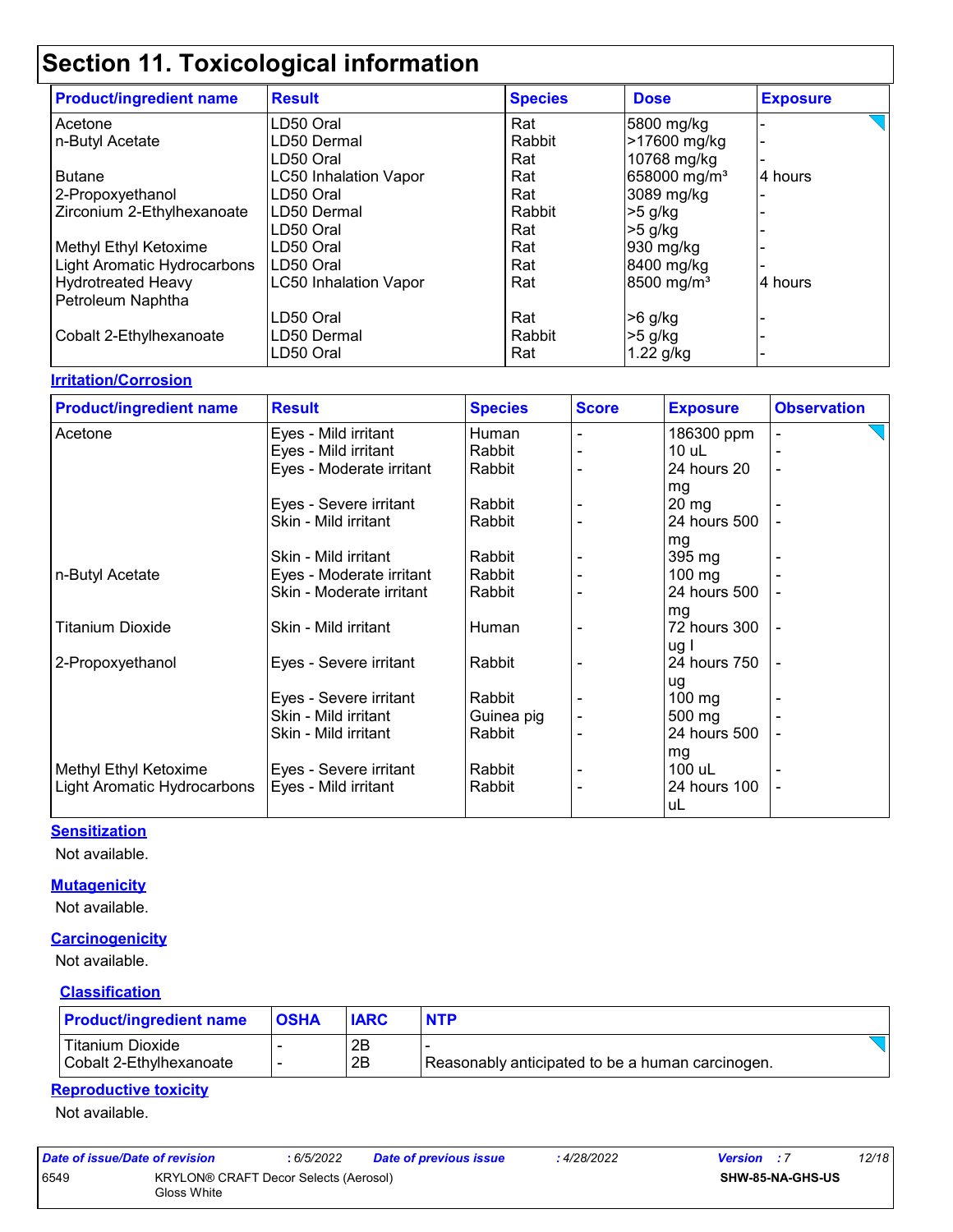#### **Teratogenicity**

Not available.

#### **Specific target organ toxicity (single exposure)**

| <b>Name</b>                          | <b>Category</b> | <b>Route of</b><br>exposure | <b>Target organs</b>            |
|--------------------------------------|-----------------|-----------------------------|---------------------------------|
| Acetone                              | Category 3      |                             | Respiratory tract<br>irritation |
|                                      | Category 3      |                             | Narcotic effects                |
| Propane                              | Category 3      |                             | Respiratory tract<br>irritation |
|                                      | Category 3      |                             | Narcotic effects                |
| n-Butyl Acetate                      | Category 3      |                             | Narcotic effects                |
| <b>Butane</b>                        | Category 3      |                             | Respiratory tract<br>irritation |
|                                      | Category 3      |                             | Narcotic effects                |
| 2-Propoxyethanol                     | Category 3      |                             | Respiratory tract<br>irritation |
|                                      | Category 3      |                             | Narcotic effects                |
| Methyl Ethyl Ketoxime                | Category 1      |                             | upper respiratory<br>tract      |
|                                      | Category 3      |                             | Narcotic effects                |
| <b>Light Aromatic Hydrocarbons</b>   | Category 3      |                             | Respiratory tract<br>irritation |
|                                      | Category 3      |                             | Narcotic effects                |
| Hydrotreated Heavy Petroleum Naphtha | Category 3      |                             | Respiratory tract<br>irritation |
|                                      | Category 3      |                             | Narcotic effects                |

#### **Specific target organ toxicity (repeated exposure)**

| <b>Name</b>                          | <b>Category</b> | <b>Route of</b><br>exposure | <b>Target organs</b> |
|--------------------------------------|-----------------|-----------------------------|----------------------|
| Acetone                              | Category 2      |                             |                      |
| Propane                              | Category 2      |                             |                      |
| <b>Butane</b>                        | Category 2      |                             |                      |
| 2-Propoxyethanol                     | Category 2      |                             |                      |
| Methyl Ethyl Ketoxime                | Category 2      |                             | blood system         |
| Light Aromatic Hydrocarbons          | Category 2      |                             |                      |
| Hydrotreated Heavy Petroleum Naphtha | Category 2      |                             |                      |

#### **Aspiration hazard**

| <b>Name</b>                          | Result                                |
|--------------------------------------|---------------------------------------|
| Propane                              | <b>ASPIRATION HAZARD - Category 1</b> |
| Butane                               | <b>ASPIRATION HAZARD - Category 1</b> |
| Light Aromatic Hydrocarbons          | <b>ASPIRATION HAZARD - Category 1</b> |
| Hydrotreated Heavy Petroleum Naphtha | <b>ASPIRATION HAZARD - Category 1</b> |

#### **Information on the likely routes of exposure :** Not available.

#### **Potential acute health effects**

| Eye contact         | : Causes serious eye irritation.                                                                                             |
|---------------------|------------------------------------------------------------------------------------------------------------------------------|
| <b>Inhalation</b>   | : Can cause central nervous system (CNS) depression. May cause drowsiness or<br>dizziness. May cause respiratory irritation. |
| <b>Skin contact</b> | : Causes skin irritation. May cause an allergic skin reaction.                                                               |

| Date of issue/Date of revision |                                                      | : 6/5/2022 | Date of previous issue | 4/28/2022 | <b>Version</b> : 7 |                         | 13/18 |
|--------------------------------|------------------------------------------------------|------------|------------------------|-----------|--------------------|-------------------------|-------|
| 6549                           | KRYLON® CRAFT Decor Selects (Aerosol)<br>Gloss White |            |                        |           |                    | <b>SHW-85-NA-GHS-US</b> |       |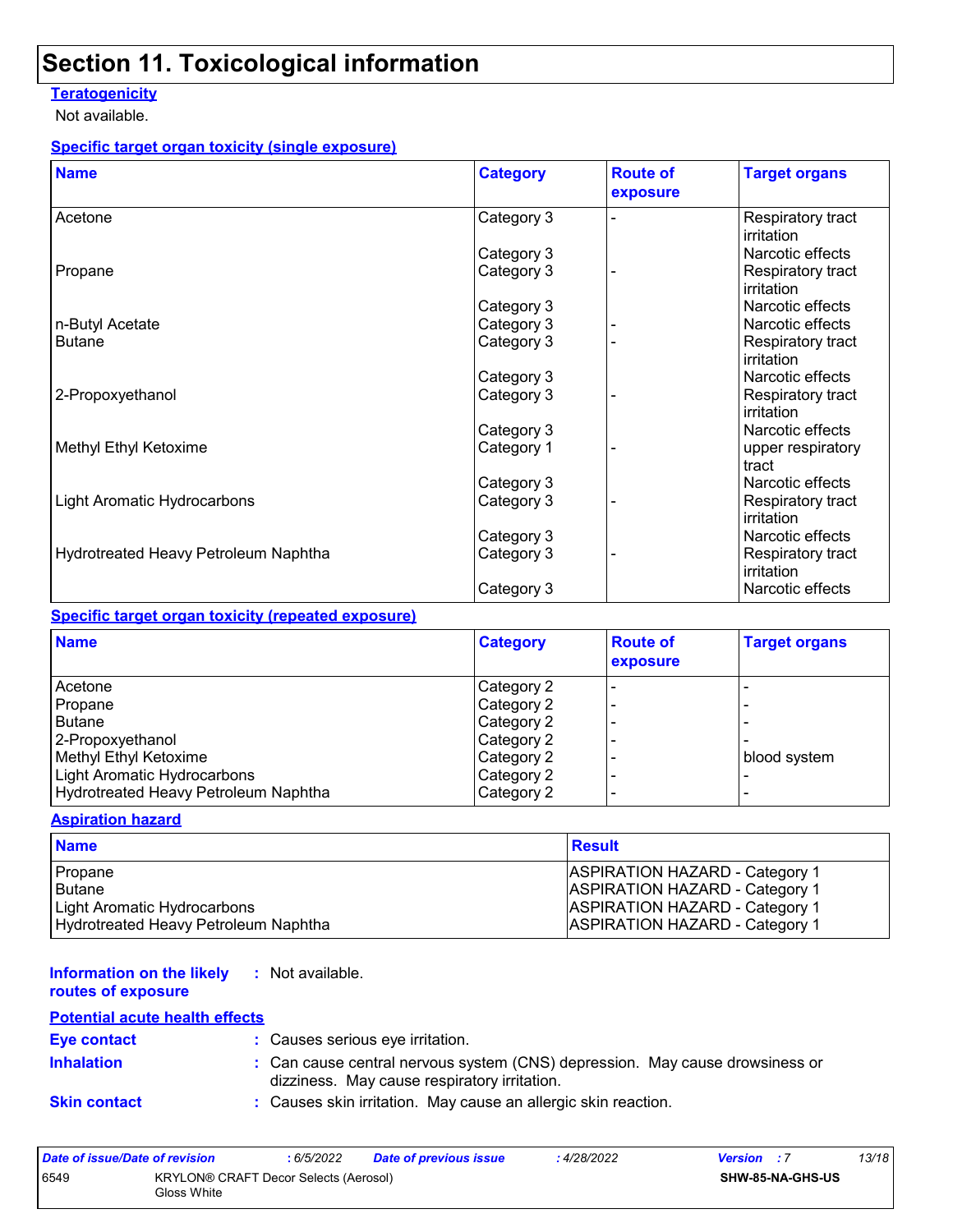| <b>Ingestion</b>                                                   | : Can cause central nervous system (CNS) depression. May be fatal if swallowed and<br>enters airways.                                                                                                                                                                   |
|--------------------------------------------------------------------|-------------------------------------------------------------------------------------------------------------------------------------------------------------------------------------------------------------------------------------------------------------------------|
|                                                                    | <b>Symptoms related to the physical, chemical and toxicological characteristics</b>                                                                                                                                                                                     |
| <b>Eye contact</b>                                                 | : Adverse symptoms may include the following:<br>pain or irritation<br>watering<br>redness                                                                                                                                                                              |
| <b>Inhalation</b>                                                  | : Adverse symptoms may include the following:<br>respiratory tract irritation<br>coughing<br>nausea or vomiting<br>headache<br>drowsiness/fatigue<br>dizziness/vertigo<br>unconsciousness<br>reduced fetal weight<br>increase in fetal deaths<br>skeletal malformations |
| <b>Skin contact</b>                                                | : Adverse symptoms may include the following:<br>irritation<br>redness<br>reduced fetal weight<br>increase in fetal deaths<br>skeletal malformations                                                                                                                    |
| <b>Ingestion</b>                                                   | : Adverse symptoms may include the following:<br>nausea or vomiting<br>reduced fetal weight<br>increase in fetal deaths<br>skeletal malformations                                                                                                                       |
|                                                                    | Delayed and immediate effects and also chronic effects from short and long term exposure                                                                                                                                                                                |
| <b>Short term exposure</b>                                         |                                                                                                                                                                                                                                                                         |
| <b>Potential immediate</b><br>effects                              | : Not available.                                                                                                                                                                                                                                                        |
| <b>Potential delayed effects</b>                                   | : Not available.                                                                                                                                                                                                                                                        |
| <b>Long term exposure</b><br><b>Potential immediate</b><br>effects | : Not available.                                                                                                                                                                                                                                                        |
| <b>Potential delayed effects</b>                                   | : Not available.                                                                                                                                                                                                                                                        |
| <b>Potential chronic health effects</b>                            |                                                                                                                                                                                                                                                                         |
| Not available.                                                     |                                                                                                                                                                                                                                                                         |
| <b>General</b>                                                     | May cause damage to organs through prolonged or repeated exposure. Once<br>sensitized, a severe allergic reaction may occur when subsequently exposed to very low<br>levels.                                                                                            |
| <b>Carcinogenicity</b>                                             | Suspected of causing cancer. Risk of cancer depends on duration and level of<br>exposure.                                                                                                                                                                               |
| <b>Mutagenicity</b>                                                | No known significant effects or critical hazards.                                                                                                                                                                                                                       |
| <b>Teratogenicity</b>                                              | Suspected of damaging the unborn child.                                                                                                                                                                                                                                 |
| <b>Developmental effects</b>                                       | No known significant effects or critical hazards.                                                                                                                                                                                                                       |
| <b>Fertility effects</b>                                           | May damage fertility.                                                                                                                                                                                                                                                   |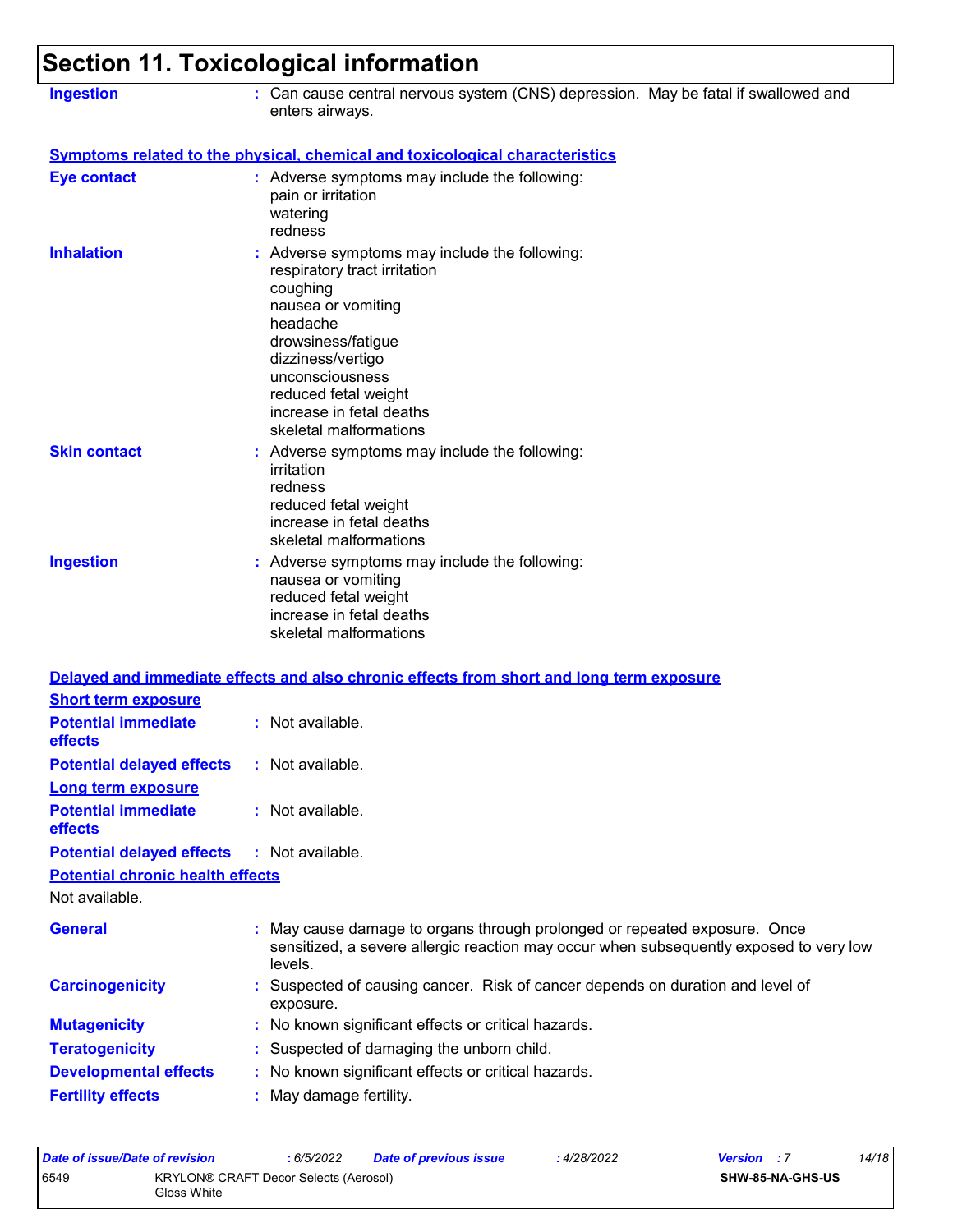**Numerical measures of toxicity**

| <b>Acute toxicity estimates</b> |                  |
|---------------------------------|------------------|
| <b>Route</b>                    | <b>ATE value</b> |
| Oral                            | 140273.66 mg/kg  |
| Dermal                          | 49951.77 mg/kg   |

## **Section 12. Ecological information**

| <b>Toxicity</b> |  |
|-----------------|--|
|                 |  |

| <b>Product/ingredient name</b> | <b>Result</b>                         | <b>Species</b>                             | <b>Exposure</b> |
|--------------------------------|---------------------------------------|--------------------------------------------|-----------------|
| Acetone                        | Acute EC50 7200000 µg/l Fresh water   | Algae - Selenastrum sp.                    | 96 hours        |
|                                | Acute LC50 4.42589 ml/L Marine water  | Crustaceans - Acartia tonsa -<br>Copepodid | 48 hours        |
|                                | Acute LC50 7460000 µg/l Fresh water   | Daphnia - Daphnia cucullata                | 48 hours        |
|                                | Acute LC50 5600 ppm Fresh water       | Fish - Poecilia reticulata                 | 96 hours        |
|                                | Chronic NOEC 4.95 mg/l Marine water   | Algae - Ulva pertusa                       | 96 hours        |
|                                | Chronic NOEC 0.016 ml/L Fresh water   | Crustaceans - Daphniidae                   | 21 days         |
|                                | Chronic NOEC 0.1 ml/L Fresh water     | Daphnia - Daphnia magna -<br>Neonate       | 21 days         |
|                                | Chronic NOEC 5 µg/l Marine water      | Fish - Gasterosteus aculeatus -<br>Larvae  | 42 days         |
| n-Butyl Acetate                | Acute LC50 32 mg/l Marine water       | Crustaceans - Artemia salina               | 48 hours        |
|                                | Acute LC50 18000 µg/l Fresh water     | Fish - Pimephales promelas                 | 96 hours        |
| <b>Titanium Dioxide</b>        | Acute LC50 >1000000 µg/l Marine water | Fish - Fundulus heteroclitus               | 96 hours        |
| Methyl Ethyl Ketoxime          | Acute LC50 843000 µg/l Fresh water    | Fish - Pimephales promelas                 | 96 hours        |

#### **Persistence and degradability**

| <b>Product/ingredient name</b> | <b>Aquatic half-life</b> | <b>Photolysis</b> | Biodegradability |
|--------------------------------|--------------------------|-------------------|------------------|
| Acetone                        |                          |                   | Readily          |
| n-Butyl Acetate                |                          |                   | Readily          |
| Light Aromatic Hydrocarbons    |                          |                   | Readily          |

#### **Bioaccumulative potential**

| <b>Product/ingredient name</b> | $LogP_{ow}$ | <b>BCF</b>   | <b>Potential</b> |
|--------------------------------|-------------|--------------|------------------|
| Zirconium 2-Ethylhexanoate     |             | 2.96         | low              |
| Methyl Ethyl Ketoxime          |             | $2.5$ to 5.8 | low              |
| Light Aromatic Hydrocarbons    |             | 10 to 2500   | high             |
| Hydrotreated Heavy             |             | 10 to 2500   | high             |
| Petroleum Naphtha              |             |              |                  |
| Cobalt 2-Ethylhexanoate        |             | 15600        | high             |

#### **Mobility in soil**

**Soil/water partition coefficient (KOC)**

**:** Not available.

**Other adverse effects** : No known significant effects or critical hazards.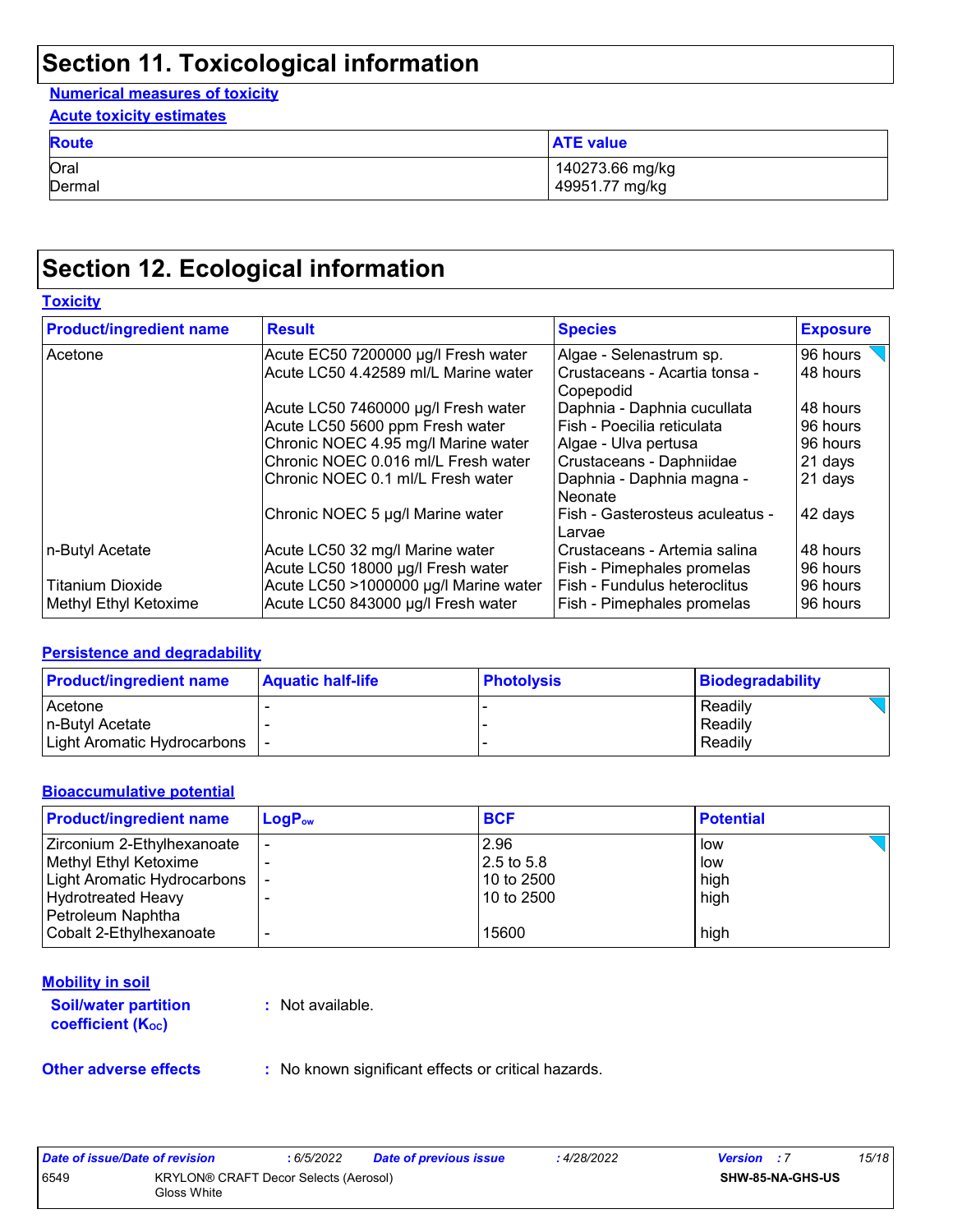### **Section 13. Disposal considerations**

#### **Disposal methods :**

The generation of waste should be avoided or minimized wherever possible. Disposal of this product, solutions and any by-products should at all times comply with the requirements of environmental protection and waste disposal legislation and any regional local authority requirements. Dispose of surplus and non-recyclable products via a licensed waste disposal contractor. Waste should not be disposed of untreated to the sewer unless fully compliant with the requirements of all authorities with jurisdiction. Waste packaging should be recycled. Incineration or landfill should only be considered when recycling is not feasible. This material and its container must be disposed of in a safe way. Empty containers or liners may retain some product residues. Do not puncture or incinerate container.

### **Section 14. Transport information**

6549 KRYLON® CRAFT Decor Selects (Aerosol)

Gloss White

|                                                                             | <b>DOT</b><br><b>Classification</b>                                                                                                                                                                                                                                                                                                                                                       | <b>TDG</b><br><b>Classification</b>                                                                                                                                                                                                                                                                                                                                                                                                                                                                                                                                                         | <b>Mexico</b><br><b>Classification</b>                                                                          | <b>IATA</b>                                                                                                                                                                                                                                                                                                                | <b>IMDG</b>     |
|-----------------------------------------------------------------------------|-------------------------------------------------------------------------------------------------------------------------------------------------------------------------------------------------------------------------------------------------------------------------------------------------------------------------------------------------------------------------------------------|---------------------------------------------------------------------------------------------------------------------------------------------------------------------------------------------------------------------------------------------------------------------------------------------------------------------------------------------------------------------------------------------------------------------------------------------------------------------------------------------------------------------------------------------------------------------------------------------|-----------------------------------------------------------------------------------------------------------------|----------------------------------------------------------------------------------------------------------------------------------------------------------------------------------------------------------------------------------------------------------------------------------------------------------------------------|-----------------|
| <b>UN number</b>                                                            | <b>UN1950</b>                                                                                                                                                                                                                                                                                                                                                                             | <b>UN1950</b>                                                                                                                                                                                                                                                                                                                                                                                                                                                                                                                                                                               | <b>UN1950</b>                                                                                                   | <b>UN1950</b>                                                                                                                                                                                                                                                                                                              | <b>UN1950</b>   |
| <b>UN proper</b><br>shipping name                                           | <b>AEROSOLS</b>                                                                                                                                                                                                                                                                                                                                                                           | <b>AEROSOLS</b>                                                                                                                                                                                                                                                                                                                                                                                                                                                                                                                                                                             | <b>AEROSOLS</b>                                                                                                 | AEROSOLS,<br>flammable                                                                                                                                                                                                                                                                                                     | <b>AEROSOLS</b> |
| <b>Transport</b><br>hazard class(es)                                        | 2.1                                                                                                                                                                                                                                                                                                                                                                                       | 2.1                                                                                                                                                                                                                                                                                                                                                                                                                                                                                                                                                                                         | 2.1                                                                                                             | 2.1                                                                                                                                                                                                                                                                                                                        | 2.1             |
| <b>Packing group</b>                                                        | ÷                                                                                                                                                                                                                                                                                                                                                                                         | ÷                                                                                                                                                                                                                                                                                                                                                                                                                                                                                                                                                                                           |                                                                                                                 |                                                                                                                                                                                                                                                                                                                            |                 |
| <b>Environmental</b><br>hazards                                             | No.                                                                                                                                                                                                                                                                                                                                                                                       | No.                                                                                                                                                                                                                                                                                                                                                                                                                                                                                                                                                                                         | No.                                                                                                             | No.                                                                                                                                                                                                                                                                                                                        | No.             |
| <b>Additional</b><br><b>information</b>                                     | Product classified<br>as per the<br>following sections<br>of the<br>Transportation of<br>Dangerous Goods<br>Regulations:<br>2.13-2.17 (Class<br>2).<br>Dependent upon<br>Dependent upon<br>container size, this<br>container size, this<br>product may ship under<br>product may ship under<br>the Limited Quantity<br>the Limited Quantity<br>shipping exception.<br>shipping exception. |                                                                                                                                                                                                                                                                                                                                                                                                                                                                                                                                                                                             | Dependent upon<br>container size, this<br>product may ship under<br>the Limited Quantity<br>shipping exception. | Dependent upon<br>Dependent upon<br>container size, this<br>container size, this<br>product may ship under<br>product may ship under<br>the Limited Quantity<br>the Limited Quantity<br>shipping exception.<br>shipping exception.<br>Multi-modal shipping descriptions are provided for informational purposes and do not |                 |
| <b>Special precautions for user :</b><br><b>Transport in bulk according</b> | : Not available.                                                                                                                                                                                                                                                                                                                                                                          | consider container sizes. The presence of a shipping description for a particular<br>mode of transport (sea, air, etc.), does not indicate that the product is packaged<br>suitably for that mode of transport. All packaging must be reviewed for suitability<br>prior to shipment, and compliance with the applicable regulations is the sole<br>responsibility of the person offering the product for transport. People loading and<br>unloading dangerous goods must be trained on all of the risks deriving from the<br>substances and on all actions in case of emergency situations. |                                                                                                                 |                                                                                                                                                                                                                                                                                                                            |                 |
| to IMO instruments                                                          |                                                                                                                                                                                                                                                                                                                                                                                           |                                                                                                                                                                                                                                                                                                                                                                                                                                                                                                                                                                                             |                                                                                                                 |                                                                                                                                                                                                                                                                                                                            |                 |
|                                                                             |                                                                                                                                                                                                                                                                                                                                                                                           | <b>Proper shipping name</b>                                                                                                                                                                                                                                                                                                                                                                                                                                                                                                                                                                 | : Not available.                                                                                                |                                                                                                                                                                                                                                                                                                                            |                 |

**SHW-85-NA-GHS-US**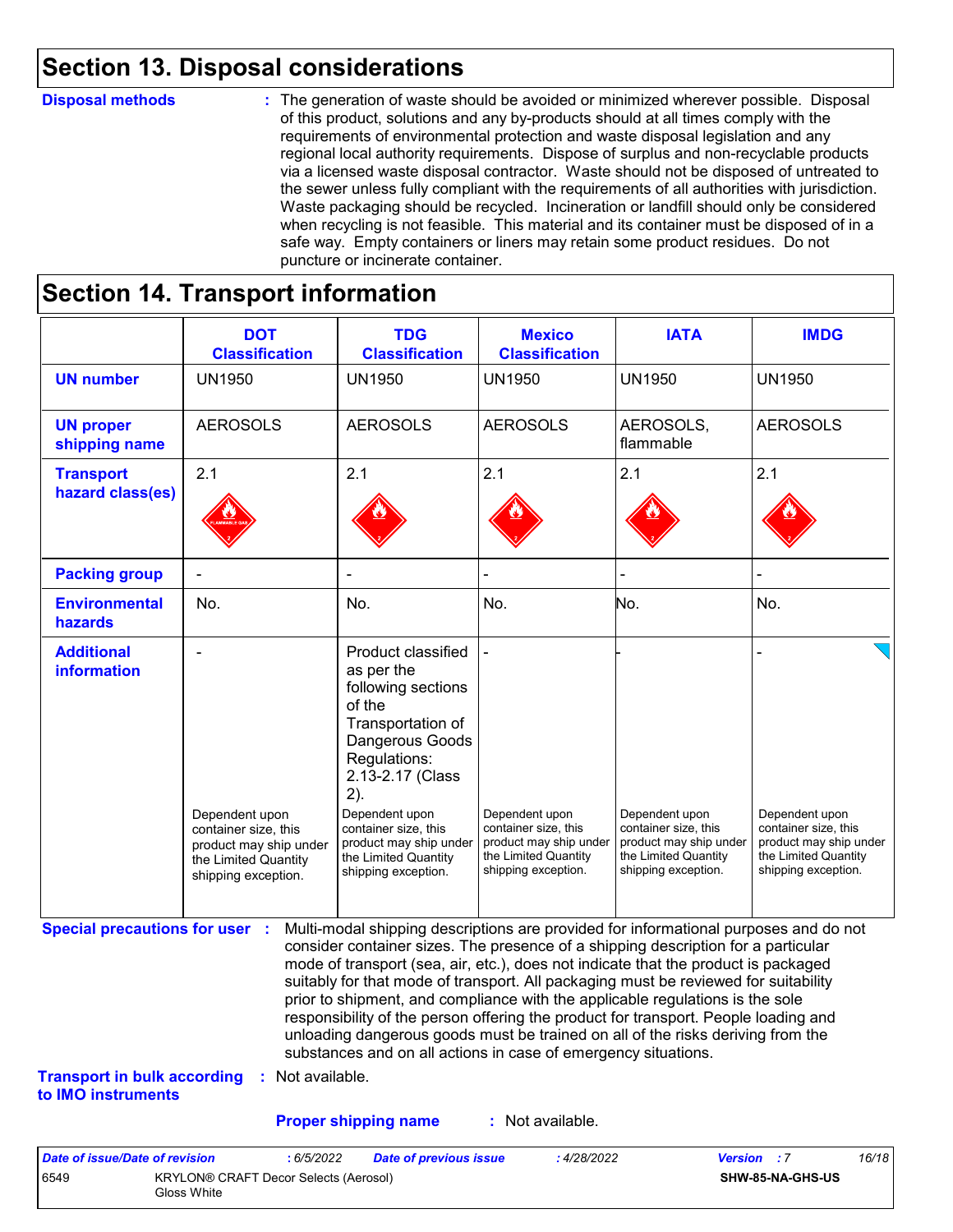## **Section 15. Regulatory information**

#### **SARA 313**

SARA 313 (40 CFR 372.45) supplier notification can be found on the Environmental Data Sheet.

#### **California Prop. 65**

WARNING: This product contains chemicals known to the State of California to cause cancer and birth defects or other reproductive harm.

**International regulations**

| <b>International lists</b> | Australia inventory (AllC): Not determined.                  |
|----------------------------|--------------------------------------------------------------|
|                            | China inventory (IECSC): Not determined.                     |
|                            | Japan inventory (CSCL): Not determined.                      |
|                            | Japan inventory (ISHL): Not determined.                      |
|                            | Korea inventory (KECI): Not determined.                      |
|                            | New Zealand Inventory of Chemicals (NZIoC): Not determined.  |
|                            | Philippines inventory (PICCS): Not determined.               |
|                            | Taiwan Chemical Substances Inventory (TCSI): Not determined. |
|                            | Thailand inventory: Not determined.                          |
|                            | Turkey inventory: Not determined.                            |
|                            | Vietnam inventory: Not determined.                           |

### **Section 16. Other information**

**Hazardous Material Information System (U.S.A.)**



**The customer is responsible for determining the PPE code for this material. For more information on HMIS® Personal Protective Equipment (PPE) codes, consult the HMIS® Implementation Manual.**

**Caution: HMIS® ratings are based on a 0-4 rating scale, with 0 representing minimal hazards or risks, and 4 representing significant hazards or risks. Although HMIS® ratings and the associated label are not required on SDSs or products leaving a facility under 29 CFR 1910.1200, the preparer may choose to provide them. HMIS® ratings are to be used with a fully implemented HMIS® program. HMIS® is a registered trademark and service mark of the American Coatings Association, Inc.**

**Procedure used to derive the classification**

| <b>Classification</b>                                                                           | <b>Justification</b>  |
|-------------------------------------------------------------------------------------------------|-----------------------|
| <b>FLAMMABLE AEROSOLS - Category 1</b>                                                          | On basis of test data |
| GASES UNDER PRESSURE - Compressed gas                                                           | Calculation method    |
| SKIN CORROSION/IRRITATION - Category 2                                                          | Calculation method    |
| SERIOUS EYE DAMAGE/ EYE IRRITATION - Category 2A                                                | Calculation method    |
| SKIN SENSITIZATION - Category 1                                                                 | Calculation method    |
| <b>CARCINOGENICITY - Category 2</b>                                                             | Calculation method    |
| TOXIC TO REPRODUCTION - Category 1B                                                             | Calculation method    |
| SPECIFIC TARGET ORGAN TOXICITY (SINGLE EXPOSURE) (Respiratory tract<br>irritation) - Category 3 | Calculation method    |
| SPECIFIC TARGET ORGAN TOXICITY (SINGLE EXPOSURE) (Narcotic effects) -<br>Category 3             | Calculation method    |
| SPECIFIC TARGET ORGAN TOXICITY (REPEATED EXPOSURE) - Category 2                                 | Calculation method    |
| <b>ASPIRATION HAZARD - Category 1</b>                                                           | Calculation method    |
| <b>Lintany</b>                                                                                  |                       |

#### **History**

| Date of printing                  | : 6/5/2022 |
|-----------------------------------|------------|
| Date of issue/Date of<br>revision | : 6/5/2022 |

| Date of issue/Date of revision |                                                      | : 6/5/2022 | Date of previous issue | : 4/28/2022 | <b>Version</b> : 7      | 17/18 |
|--------------------------------|------------------------------------------------------|------------|------------------------|-------------|-------------------------|-------|
| 6549                           | KRYLON® CRAFT Decor Selects (Aerosol)<br>Gloss White |            |                        |             | <b>SHW-85-NA-GHS-US</b> |       |